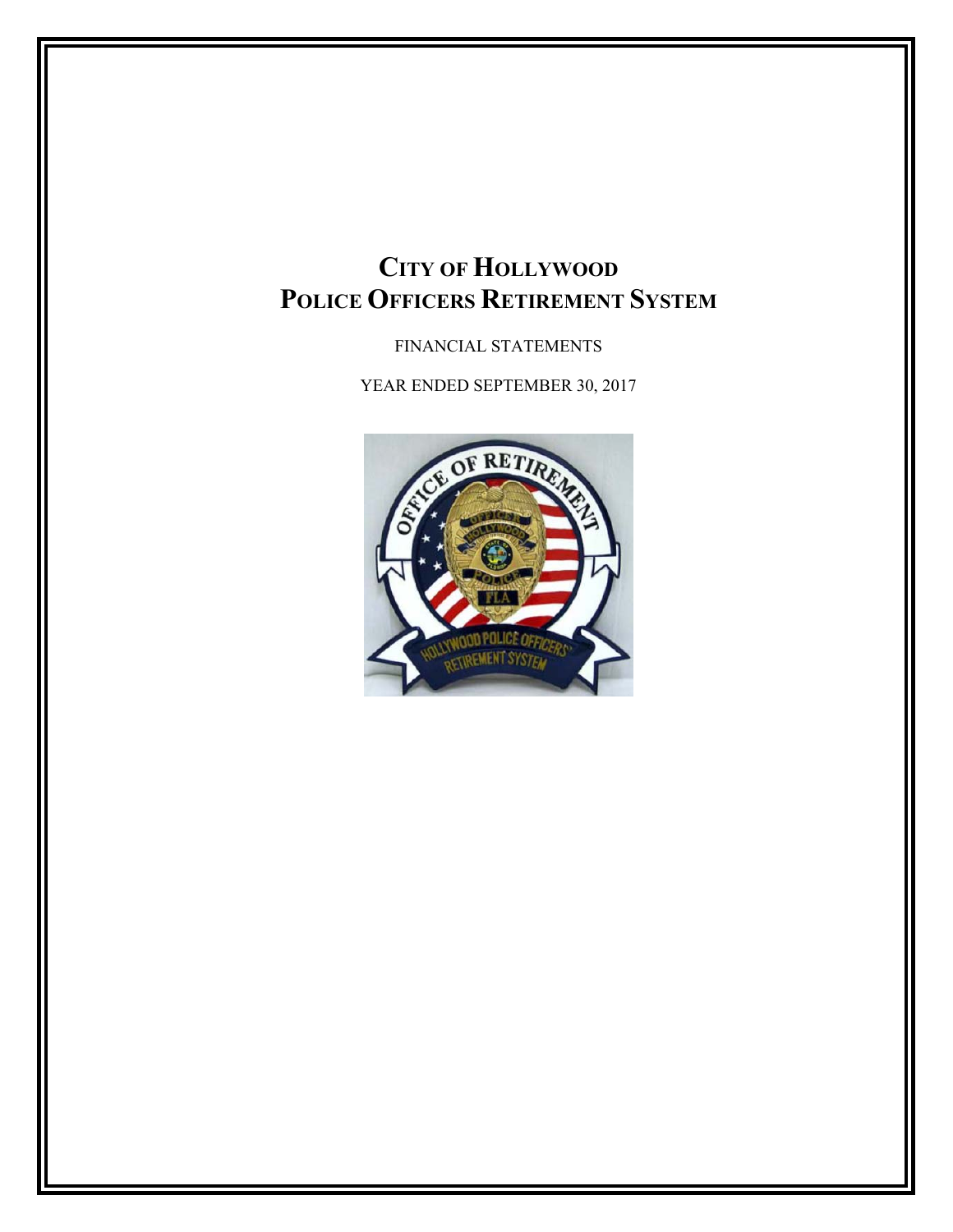YEAR ENDED SEPTEMBER 30, 2017

## **TABLE OF CONTENTS**

|                                                                                                                                                                                                                          | <b>PAGE</b> |
|--------------------------------------------------------------------------------------------------------------------------------------------------------------------------------------------------------------------------|-------------|
| <b>INDEPENDENT AUDITOR'S REPORT</b>                                                                                                                                                                                      | $1 - 3$     |
| MANAGEMENT'S DISCUSSION AND ANALYSIS                                                                                                                                                                                     | $4 - 7$     |
| <b>FINANCIAL STATEMENTS</b>                                                                                                                                                                                              |             |
| <b>Statement of Fiduciary Net Position</b>                                                                                                                                                                               | 8           |
| Statement of Changes in Fiduciary Net Position                                                                                                                                                                           | 9           |
| Notes to Financial Statements                                                                                                                                                                                            | $10 - 24$   |
| SUPPLEMENTARY INFORMATION                                                                                                                                                                                                |             |
| Schedules of Investment and Administrative Expenses                                                                                                                                                                      | 26          |
| Schedules of Contributions from Employer and Other Contributors                                                                                                                                                          | 27          |
| Schedule of Investment Returns                                                                                                                                                                                           | 28          |
| Schedules of Changes in the Employer's Net Pension Liability and Related Ratios                                                                                                                                          | 29          |
| <b>COMPLIANCE REPORT</b>                                                                                                                                                                                                 |             |
| Independent Auditor's Report on Internal Control Over<br>Financial Reporting and on Compliance and Other Matters Based on an Audit of<br>Financial Statements Performed in Accordance with Government Auditing Standards | $31 - 32$   |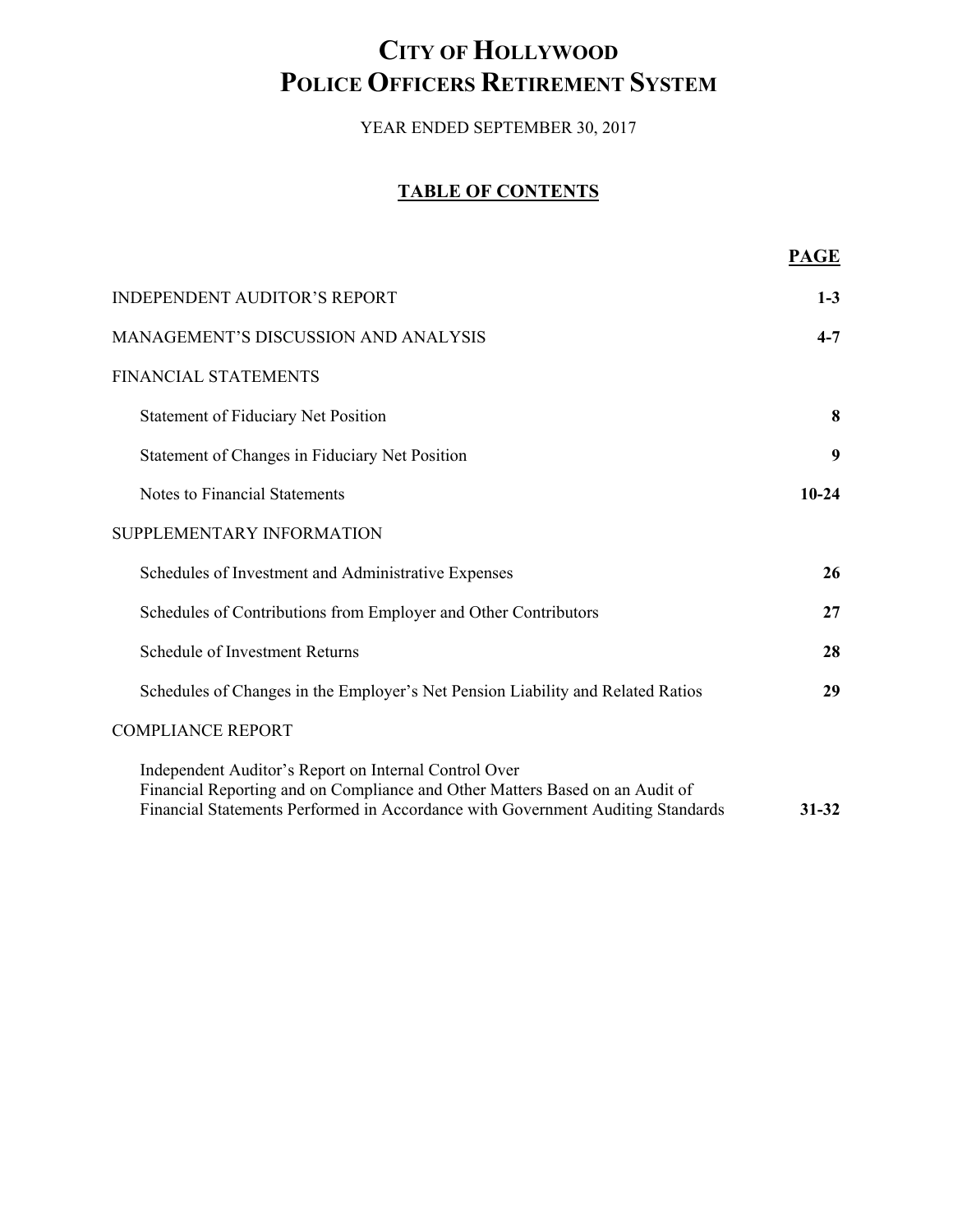# KABAT SCHERTZER DE LA TORRE TARABOULOS

## COMPANY

CERTIFIED PUBLIC ACCOUNTANTS & CONSULTANTS

## **INDEPENDENT AUDITOR'S REPORT**

To the Board of Trustees of the City of Hollywood Police Officers Retirement System

We have audited the accompanying financial statements of the City of Hollywood Police Officers Retirement System, which comprise the statement of fiduciary net position as of September 30, 2017, and the related statement of changes in fiduciary net position for the year then ended, and the related notes to the financial statements.

#### **Management's Responsibility for the Financial Statements**

Management is responsible for the preparation and fair presentation of these financial statements in accordance with accounting principles generally accepted in the United States of America; this includes the design, implementation, and maintenance of internal control relevant to the preparation and fair presentation of financial statements that are free from material misstatement, whether due to fraud or error.

#### **Auditor's Responsibility**

Our responsibility is to express an opinion on these financial statements based on our audit. We conducted our audit in accordance with auditing standards generally accepted in the United States of America and the standards applicable to financial audits contained in Government Auditing Standards issued by the Comptroller General of the United States. Those standards require that we plan and perform the audit to obtain reasonable assurance about whether the financial statements are free from material misstatement.

An audit involves performing procedures to obtain audit evidence about the amounts and disclosures in the financial statements. The procedures selected depend on the auditor's judgment, including the assessment of the risks of material misstatement of the financial statements, whether due to fraud or error. In making those risk assessments, the auditor considers internal control relevant to the Plan's preparation and fair presentation of the financial statements in order to design audit procedures that are appropriate in the circumstances, but not for the purpose of expressing an opinion on the effectiveness of the Plan's internal control. Accordingly, we express no such opinion. An audit also includes evaluating the appropriateness of accounting policies used and the reasonableness of significant accounting estimates made by management, as well as evaluating the overall presentation of the financial statements.

We believe that the audit evidence we have obtained is sufficient and appropriate to provide a basis for our audit opinion.

#### **Opinion**

In our opinion, the financial statements referred to above present fairly, in all material respects, the fiduciary net position of the City of Hollywood Police Officers Retirement System as of September 30, 2017, and the changes in fiduciary net position for the year then ended in accordance with accounting principles generally accepted in the United States of America.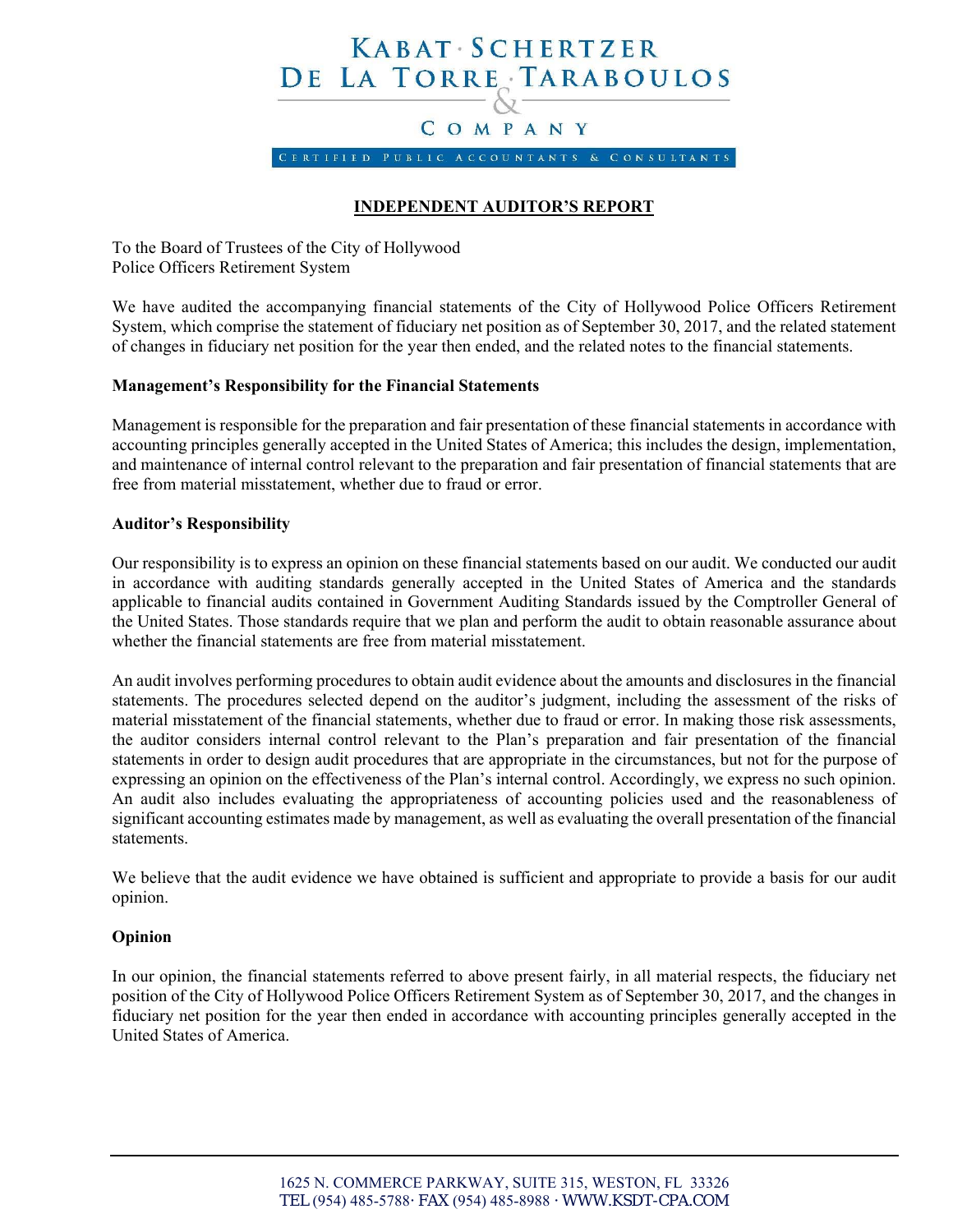# KABAT SCHERTZER DE LA TORRE TARABOULOS

## COMPANY

CERTIFIED PUBLIC ACCOUNTANTS & CONSULTANTS

### **INDEPENDENT AUDITOR'S REPORT** (Continued)

#### **Other Matters**

#### *Prior Year Comparative Information*

The financial statements of the City of Hollywood Police Officers Retirement System, as of and for the year ended September 30, 2016, were audited by other auditors whose report dated April 25, 2017, expressed an unmodified opinion on those financial statements. In our opinion, the summarized comparative information presented herein as of and for the year ended September 30, 2016, is consistent, in all material respects, with the audited financial statements from which it has been derived.

#### *Required Supplementary Information*

Accounting principles generally accepted in the United States of America require that management's discussion and analysis on pages 4-7 and the schedules of contributions from employers and other contributors, schedule of investment returns and schedules of changes in the employer's net pension liability and related ratios on pages 27- 29 be presented to supplement the financial statements. Such information, although not a part of the financial statements, is required by the Governmental Accounting Standards Board, who considers it to be an essential part of financial reporting for placing the financial statements in an appropriate operational, economic or historical context. We have applied certain limited procedures to the required supplementary information in accordance with auditing standards generally accepted in the United States of America, which consisted of inquiries of management about the methods of preparing the information and comparing the information for consistency with management's responses to our inquiries, the financial statements and other knowledge we obtained during our audit of the financial statements. We do not express an opinion or provide any assurance on the information because the limited procedures do not provide us with sufficient evidence to express an opinion or provide any assurance.

#### *Other Supplementary Information*

Our audit was conducted for the purpose of forming an opinion on the financial statements as a whole. The schedules of investment and administrative expenses are presented for purposes of additional analysis and are not a required part of the financial statements. Such information is the responsibility of management and was derived from and relates directly to the underlying accounting and other records used to prepare the financial statements. Such information has been subjected to the auditing procedures applied in the audit of the financial statements and certain additional procedures, including comparing and reconciling such information directly to the underlying accounting and other records used to prepare the financial statements or to the financial statements themselves, and other additional procedures in accordance with audited standards generally accepted in the United States of America. In our opinion, the information is fairly stated in all material respects in relation to the financial statements as a whole.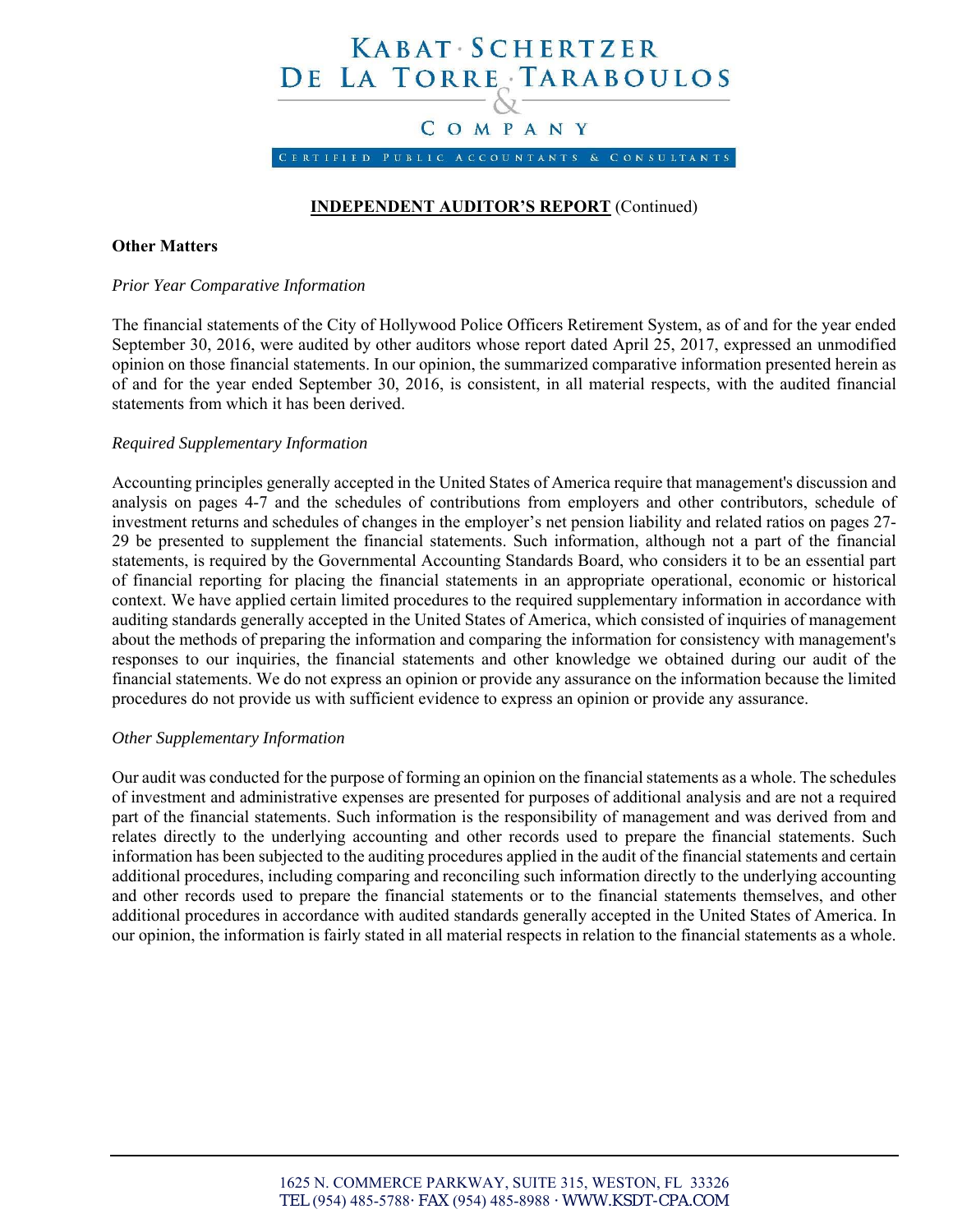

## **INDEPENDENT AUDITOR'S REPORT** (Continued)

#### **Other Reporting Required by Government Auditing Standards**

In accordance with Government Auditing Standards, we have also issued our report dated June 11, 2018, on our consideration of the City of Hollywood Police Officers Retirement System's internal control over financial reporting and on our tests of its compliance with certain provisions of laws, regulations, contracts, and grant agreements and other matters. The purpose of that report is to describe the scope of our testing of internal control over financial reporting and compliance and the results of that testing, and not to provide an opinion on internal control over financial reporting or on compliance. That report is an integral part of an audit performed in accordance with Government Auditing Standards in considering the City of Hollywood Police Officers' Retirement System internal control over financial reporting and compliance.

KABAT, SCHERTZER, DE LA TORRE, TARABOULOS & CO.

Weston, Florida June 11, 2018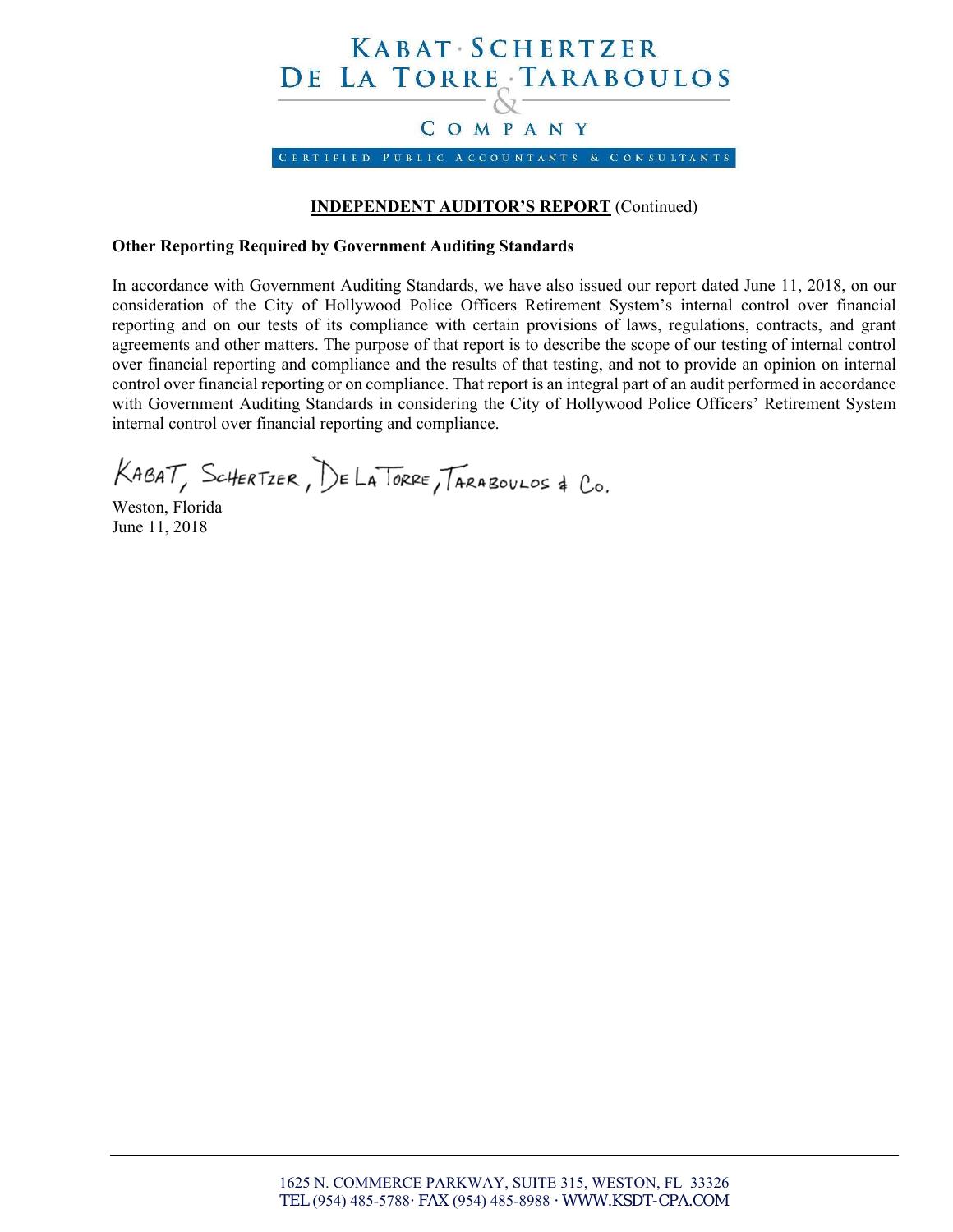#### MANAGEMENT'S DISCUSSION AND ANALYSIS

This section of the annual financial report presents Management Discussion and Analysis (MD&A) of the City of Hollywood Police Officers Retirement System's (the Plan) financial performance. This analysis provides an overview of the financial activities and funding conditions for the fiscal year ended September 30, 2017. Please read it in conjunction with the Plan's financial statements, which immediately follow.

#### *General Overview of the Plan*

The Plan was first established on March 9, 1976 by Ordinance No. 0-76-12. The Plan is amended from time to time. The Plan is also governed by certain provisions of Part VII, Chapter 112, and Chapter 185 of the Florida Statutes.

There is a Board of Trustees (the Board) in whom the general administration, management and responsibility for the proper operation of the Plan is vested.

#### *Overview of the Financial Statements*

The financial section of this annual report consists of four parts: the MD&A, the financial statements, notes to the financial statements and supplementary information.

The financial statements provide both long-term and short-term information about the Plan's overall financial status. The financial statements also include notes that explain some of the information in the financial statements and provide more detailed data. The statements are followed by a section of other supplementary information that further explains and supports the information in the financial statements.

The Plan's financial statements are prepared in conformity with accounting principles generally accepted in the United States of America (GAAP). Under GAAP, revenues are recognized in the period in which they are earned, expenses are recognized in the period in which they are incurred and appreciation (depreciation) of assets is recognized in the statement of changes in fiduciary net position. All assets and liabilities associated with the operation of the Plan are included in the statement of fiduciary net position.

The statement of fiduciary net position reports fiduciary net position and how it has changed. A net asset is the difference between the asset and any related liabilities. It is one measurement of the financial health or current position of the Plan.

#### *Financial Highlights*

The Plan's net results from operations for fiscal year 2017 reflected the following financial activities:

- $\triangleright$  Total net position restricted for pensions was \$280,484,669, which was 8% greater than 2016 total net position restricted for pensions.
- $\triangleright$  Total contributions for the year were \$18,776,017, which was 18% greater than the 2016 contributions. The amount of employer contributions varies from year to year and is actuarially determined. Participant contributions were 8.0% of compensation for police officers on their first 27 years of continuous service. Police officers electing the Reformed Plan Retirement Benefit Option 2 shall contribute 0.5% of their earnings.
- Total interest and dividend income was \$6,698,664, which was 18% greater than the 2016 income.
- Net investment income was \$30,856,527, which was 39% greater than the 2016 income.
- $\triangleright$  Benefits paid were \$22,666,417, which was 13% greater than the benefits paid during 2016.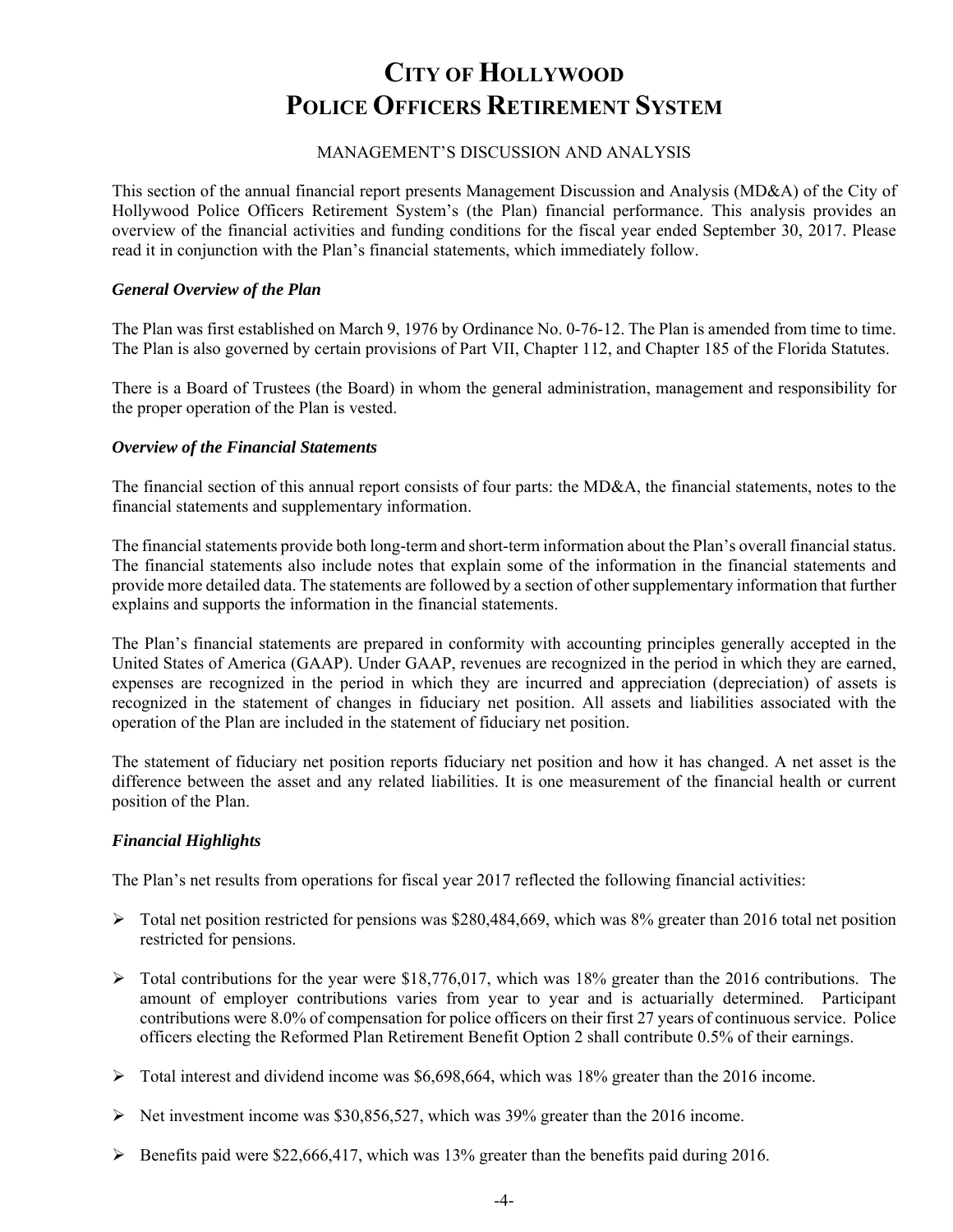### MANAGEMENT'S DISCUSSION AND ANALYSIS (Continued)

#### *Statement of Fiduciary Net Position*

The following condensed comparative statement of fiduciary net position is a snap shot of account balances at the fiscal year end of the Plan. It reports the assets available for future payments to retirees and any current liabilities that are owed as of the financial statement date. The resulting net asset value, or assets minus liabilities, represents the value of assets held in trust for Plan benefits.

The Plan continues to be evaluated for actuarial soundness by the actuary of the Plan. It should be noted that retirement system funding is based on a long-term perspective and that temporary fluctuations in the market are to be expected.

- $\triangleright$  Net position restricted for pensions at September 30, 2017 was \$280,484,669, an 8% increase from the net position at September 30, 2016.
- $\triangleright$  Total investments at September 30, 2017 were \$274,293,949 a 7% increase from the investments at September 30, 2016.

The table below presents condensed comparative statements of fiduciary net position as of September 30:

|                                      | 2017            | 2016          | 1% Change |
|--------------------------------------|-----------------|---------------|-----------|
| Receivables                          | \$<br>4,367,174 | 2,999,505     | 46%       |
| Prepaid expense                      | 2,157,488       |               | 100%      |
| Investments, at fair value           | 274,293,949     | 257,181,664   | 7%        |
| Total assets                         | 280,818,611     | 260, 181, 169 | 8%        |
| Total liabilities                    | 333,942         | 1,018,361     | (67%)     |
| Net position restricted for pensions | 280,484,669     | 259,162,808   | 8%        |

#### *Statement of Changes in Fiduciary Net Position*

The statement of changes in fiduciary net position presents the effect of Plan's transactions that occurred during the fiscal year. On the statement, additions to the Plan minus deductions from the Plan equal the net increase or decrease in fiduciary net position.

The funding objective is to meet long-term obligations and fund all Plan benefits.

- Revenues (additions to fiduciary net position) for the Plan were \$49,651,398, which was made up of total contributions of \$18,776,017 plus net investment income of \$30,856,527 and other income of \$18,854.
- Expenses (deductions from fiduciary net position) increased from \$24,344,915 during 2016 to \$28,329,537 during 2017.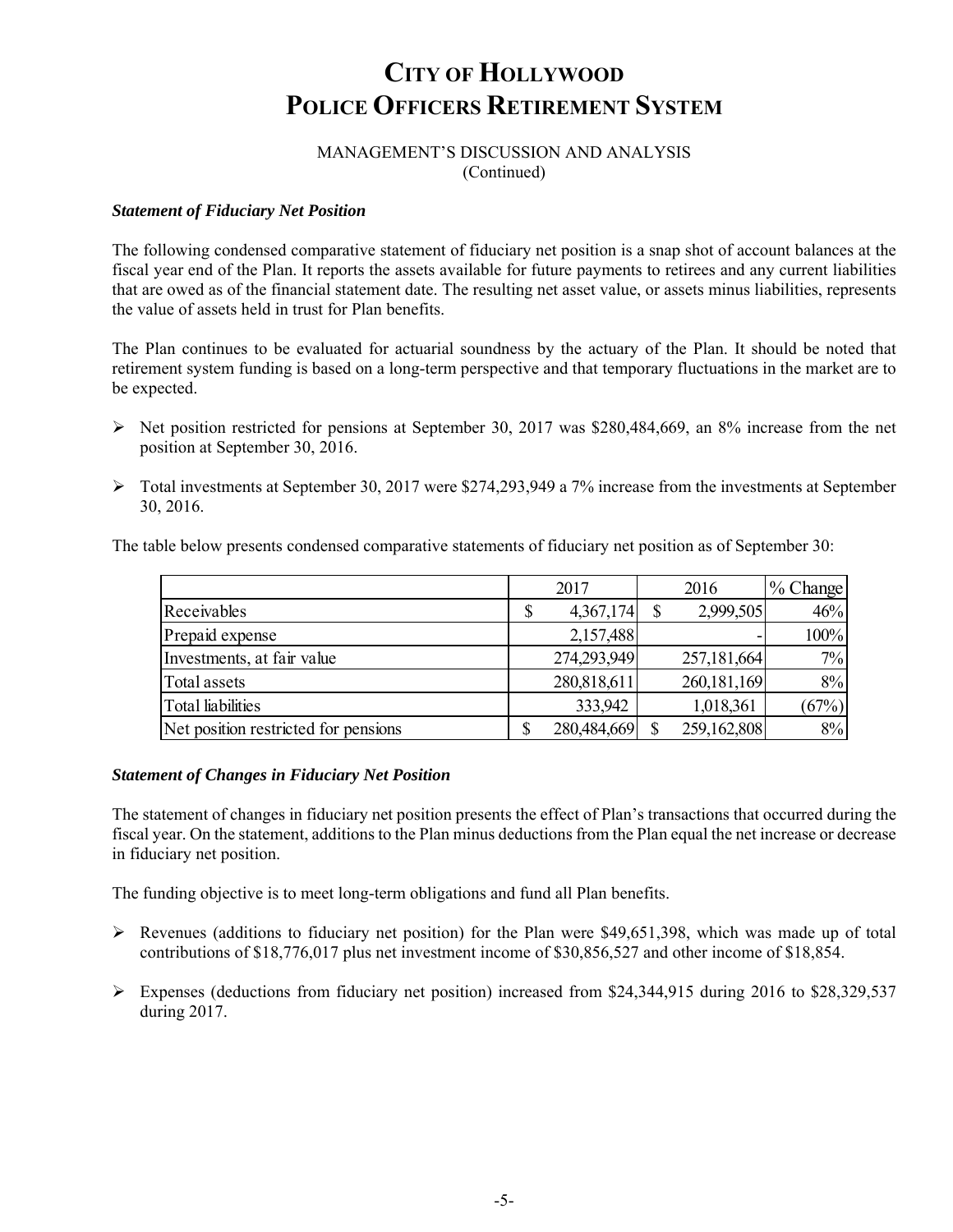#### MANAGEMENT'S DISCUSSION AND ANALYSIS (Continued)

#### **Statement of Changes in Fiduciary Net Position** (Continued)

The table below presents a condensed comparative of the changes in fiduciary net position for the year ended September 30:

|                                                  | 2017             |        | 2016        | % Change |
|--------------------------------------------------|------------------|--------|-------------|----------|
| Total contributions                              | 18,776,017<br>\$ |        | 15,974,089  | 18%      |
| Net investment income                            | 30,856,527       |        | 22,123,392  | 39%      |
| Other income                                     |                  | 18,854 |             | 100%     |
| Total additions                                  | 49,651,398       |        | 38,097,481  | 30%      |
| Total deductions                                 | 28,329,537       |        | 24,344,915  | 16%      |
| Net increase                                     | 21,321,861       |        | 13,752,566  | 55%      |
| Net position restricted for pensions – beginning | 259,162,808      |        | 245,410,242 | 6%       |
| Net position restricted for pensions – ending    | 280,484,669      |        | 259,162,808 | 8%       |

#### *Asset Allocation*

The table below indicates the Plan's investment policy limitations and actual asset allocations as of September 30, 2017:

| Type of Investment        | Investment Policy   Actual Allocation |           |
|---------------------------|---------------------------------------|-----------|
| Equity securities         | $0\%$ to $70\%$                       | $60.71\%$ |
| Alternative investments   | $0\%$ to 5%                           | $1.82\%$  |
| Fixed income              | $22\%$ to 60%                         | 25.13%    |
| Real estate               | $0\%$ to 15%                          | 10.46%    |
| Cash and cash equivalents | $0\%$ to 5%                           | 1.88%     |

The investment guidelines provide for the appropriate diversification of the portfolio. Investments have been diversified to the extent practicable to control risk of loss resulting from over-concentration of a specific maturity, issuer, instrument, dealer or bank through which financial instruments are bought and sold.

The Board recognizes that some risk must be assumed to achieve the Plan's long-term investment objectives. In establishing the risk tolerances, the Plan's ability to withstand short and intermediate term variability has been considered. However, the Plan's financial condition enables the Board to adopt long-term investment perspective.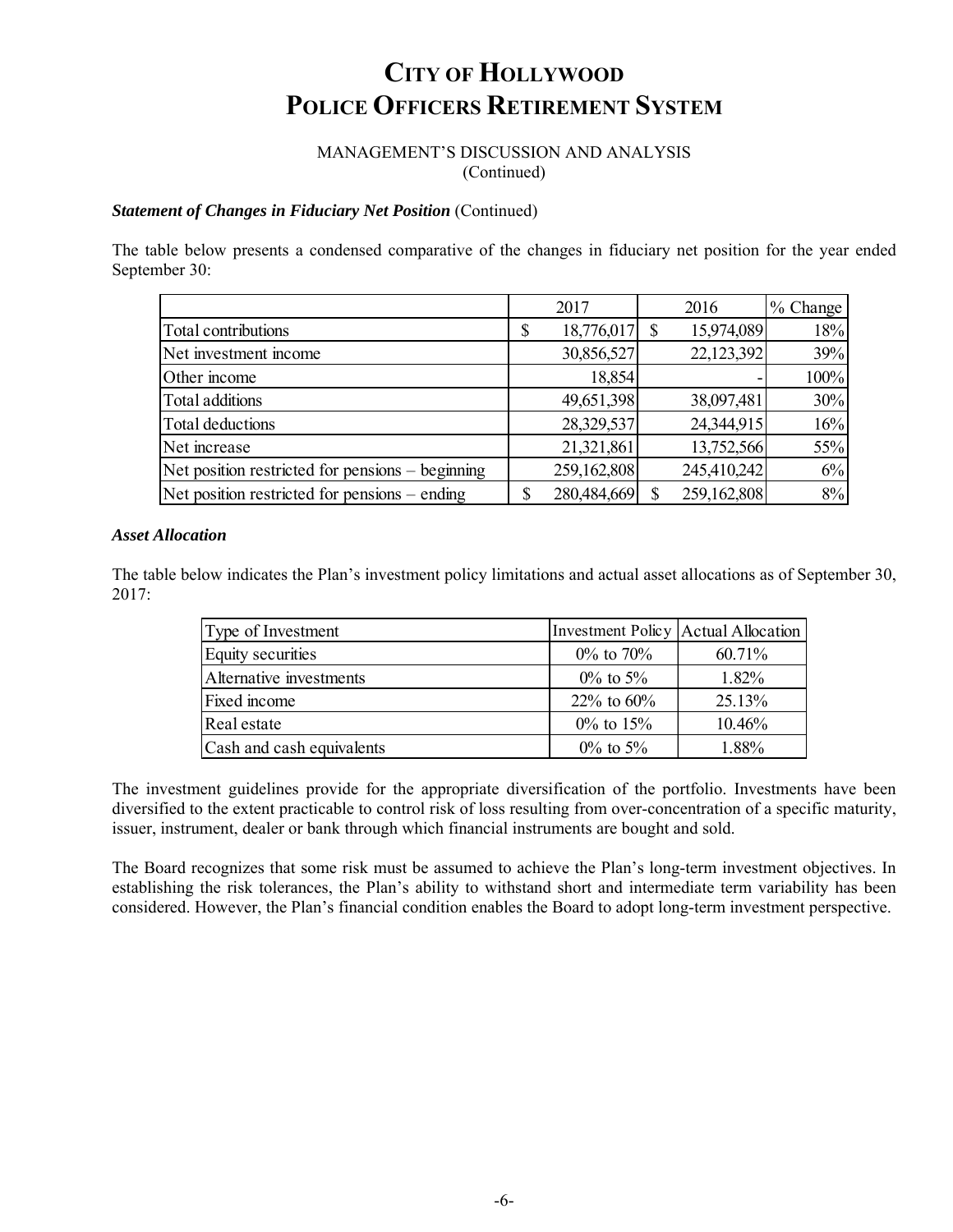### MANAGEMENT'S DISCUSSION AND ANALYSIS (Continued)

#### *Investment Activities*

Investment income is vital to the Plan for current and future financial stability. The Board has a fiduciary responsibility to act prudently when making plan investment decisions. To assist the Board in this area, the Board retains investment managers who supervise and direct the investment of the assets. The Board also retains an investment monitor to evaluate and report on quarterly basis compliance by the investment managers with the investment policy of the Board and investment performance of the Plan. The investment policy statement was last amended during November 2017.

The Board and its investment consultant review portfolio performance in compliance with the investment policy statement quarterly. Performance is evaluated both individually by money manager style and collectively by investment type and for the aggregate portfolio.

#### *Financial Analysis Summary*

The investment activities for the fiscal year ended September 30, 2017 are a function of the underlying market, money managers' performance and the investment policy's asset allocation model. The Plan has consistently implemented a high quality, conservative approach.

#### *Contacting the Plan's Financial Management*

This financial analysis is designed to provide the Board, Plan participants and the marketplace credit analysts with an overview of the Plan's finances and the prudent exercise of the Board's oversight. If you have any questions regarding this report or you need additional financial information, please contact the administrator of the Plan:

> City of Hollywood Police Officers Retirement System 4205 Hollywood Blvd., Suite 4 Hollywood, Florida 33021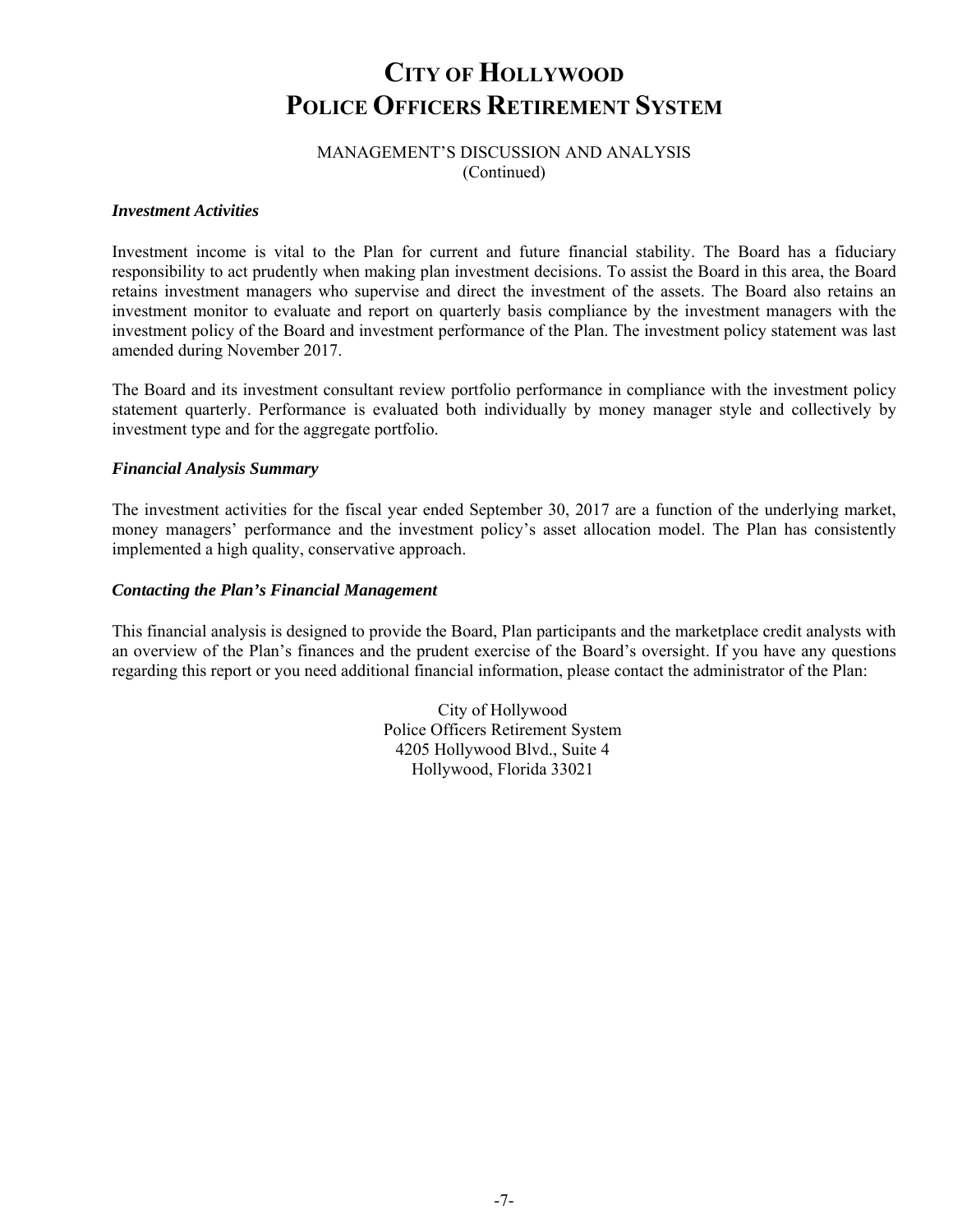### STATEMENT OF FIDUCIARY NET POSITION

### SEPTEMBER 30, 2017 (WITH COMPARATIVE TOTALS AS OF SEPTEMBER 30, 2016)

|                                                               | 2017            | 2016                    |
|---------------------------------------------------------------|-----------------|-------------------------|
| <b>ASSETS</b>                                                 |                 |                         |
| <b>RECEIVABLES:</b>                                           |                 |                         |
| City contributions                                            | \$<br>2,590,418 | $\mathbb{S}$<br>585,223 |
| Participant contributions                                     | 63,033          | 60,805                  |
| Accrued investment income                                     | 554,511         | 590,211                 |
| Accounts receivable - sale of investments                     | 31,074          | 776,450                 |
| DROP loans receivable                                         | 1,128,138       | 986,816                 |
| <b>TOTAL RECEIVABLES</b>                                      | 4,367,174       | 2,999,505               |
| PREPAID EXPENSE                                               | 2,157,488       |                         |
| <b>INVESTMENTS, AT FAIR VALUE:</b>                            |                 |                         |
| Money market funds                                            | 5,115,595       | 5,708,358               |
| Equity securities                                             | 166,530,081     | 147,317,644             |
| Domestic corporate bonds                                      | 45,638,903      | 45,219,901              |
| Foreign corporate bonds                                       | 1,578,125       | 2,742,265               |
| Real estate funds                                             | 28,700,465      | 27, 271, 223            |
| Government securities                                         | 21,725,509      | 24,328,185              |
| Hedge fund                                                    | 5,005,271       | 4,594,088               |
| TOTAL INVESTMENTS, AT FAIR VALUE                              | 274,293,949     | 257,181,664             |
| <b>TOTAL ASSETS</b>                                           | 280,818,611     | 260, 181, 169           |
| <b>LIABILITIES</b>                                            |                 |                         |
| <b>ACCOUNTS PAYABLE</b>                                       | 105,130         | 86,176                  |
| <b>ACCOUNTS PAYABLE - DROP BENEFITS</b>                       | 137,695         |                         |
| <b>ACCOUNTS PAYABLE - PURCHASE OF INVESTMENTS</b>             | 91,117          | 932,185                 |
| <b>TOTAL LIABILITIES</b>                                      | 333,942         | 1,018,361               |
| NET POSITION RESTRICTED FOR PENSIONS                          |                 |                         |
| <b>NET POSITION RESTRICTED FOR PENSIONS:</b>                  |                 |                         |
| Net position restricted for defined benefits                  | 192,866,380     | 177,259,620             |
| Net position restricted for DROP benefits                     | 77,157,590      | 73,606,381              |
| Net position restricted for reformed plan retirement benefits | 7,004,296       | 4,896,976               |
| Net position restricted for share benefits                    | 3,456,403       | 3,399,831               |
| <b>TOTAL NET POSITION RESTRICTED FOR PENSIONS</b>             | \$280,484,669   | \$259,162,808           |

The accompanying notes are an integral part of these financial statements.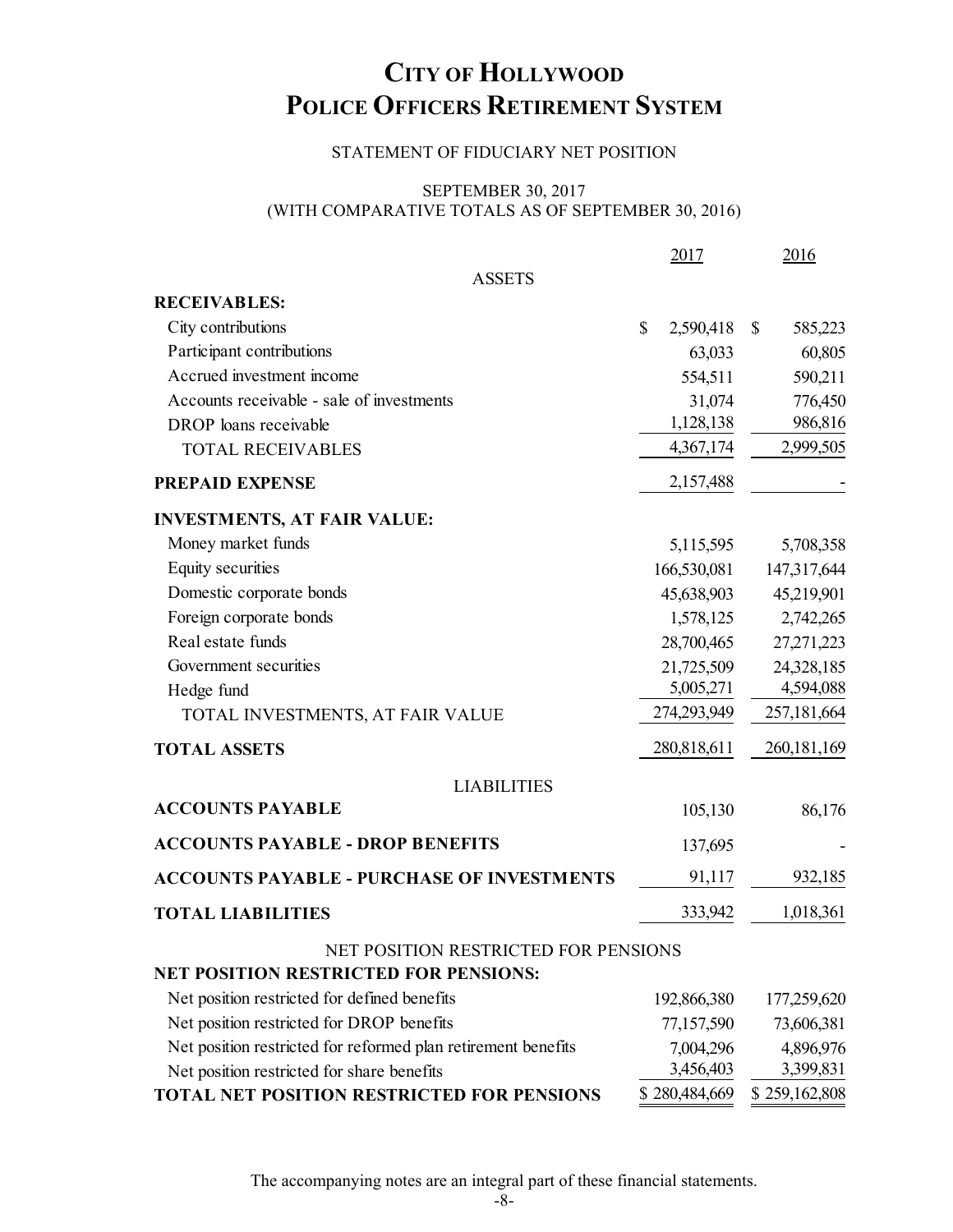## STATEMENT OF CHANGES IN FIDUCIARY NET POSITION

## YEAR ENDED SEPTEMBER 30, 2017 (WITH COMPARATIVE TOTALS FOR YEAR ENDED SEPTEMBER 30, 2016)

|                                               | 2017             | 2016                       |
|-----------------------------------------------|------------------|----------------------------|
| <b>ADDITIONS:</b>                             |                  |                            |
| Contributions:                                |                  |                            |
| City                                          | \$<br>17,005,579 | 13,960,747<br>$\mathbb{S}$ |
| Participant                                   | 1,625,263        | 1,714,832                  |
| Rollover                                      | 88,149           | 201,349                    |
| Buyback                                       | 57,026           | 97,161                     |
| Total contributions                           | 18,776,017       | 15,974,089                 |
| Investment income:                            |                  |                            |
| Net appreciation in fair value of investments | 25,602,965       | 17,748,087                 |
| Interest and dividend income                  | 6,698,664        | 5,659,484                  |
| Total investment income                       | 32,301,629       | 23,407,571                 |
| Less: investment expenses                     | 1,445,102        | 1,284,179                  |
| Net investment income                         | 30,856,527       | 22,123,392                 |
| Other income                                  | 18,854           |                            |
| <b>TOTAL ADDITIONS</b>                        | 49,651,398       | 38,097,481                 |
| <b>DEDUCTIONS:</b>                            |                  |                            |
| Benefit payments                              | 22,666,416       | 20,057,650                 |
| <b>DROP</b> distributions                     | 3,946,790        | 2,907,369                  |
| <b>RPRB</b> distributions                     | 675,917          |                            |
| RPRB contributions refunded                   |                  | 459,258                    |
| Share distributions                           | 293,310          | 214,311                    |
| Refunds of contributions                      | 20,298           | 35,258                     |
| Administrative expenses                       | 726,806          | 671,069                    |
| <b>TOTAL DEDUCTIONS</b>                       | 28,329,537       | 24,344,915                 |
| <b>NET INCREASE IN NET POSITION</b>           |                  |                            |
| <b>RESTRICTED FOR PENSIONS</b>                | 21,321,861       | 13,752,566                 |
| <b>NET POSITION RESTRICTED FOR</b>            |                  |                            |
| <b>PENSIONS - BEGINNING</b>                   | 259,162,808      | 245,410,242                |
| <b>NET POSITION RESTRICTED FOR</b>            |                  |                            |
| <b>PENSIONS - ENDING</b>                      | \$280,484,669    | \$259,162,808              |

The accompanying notes are an integral part of these financial statements.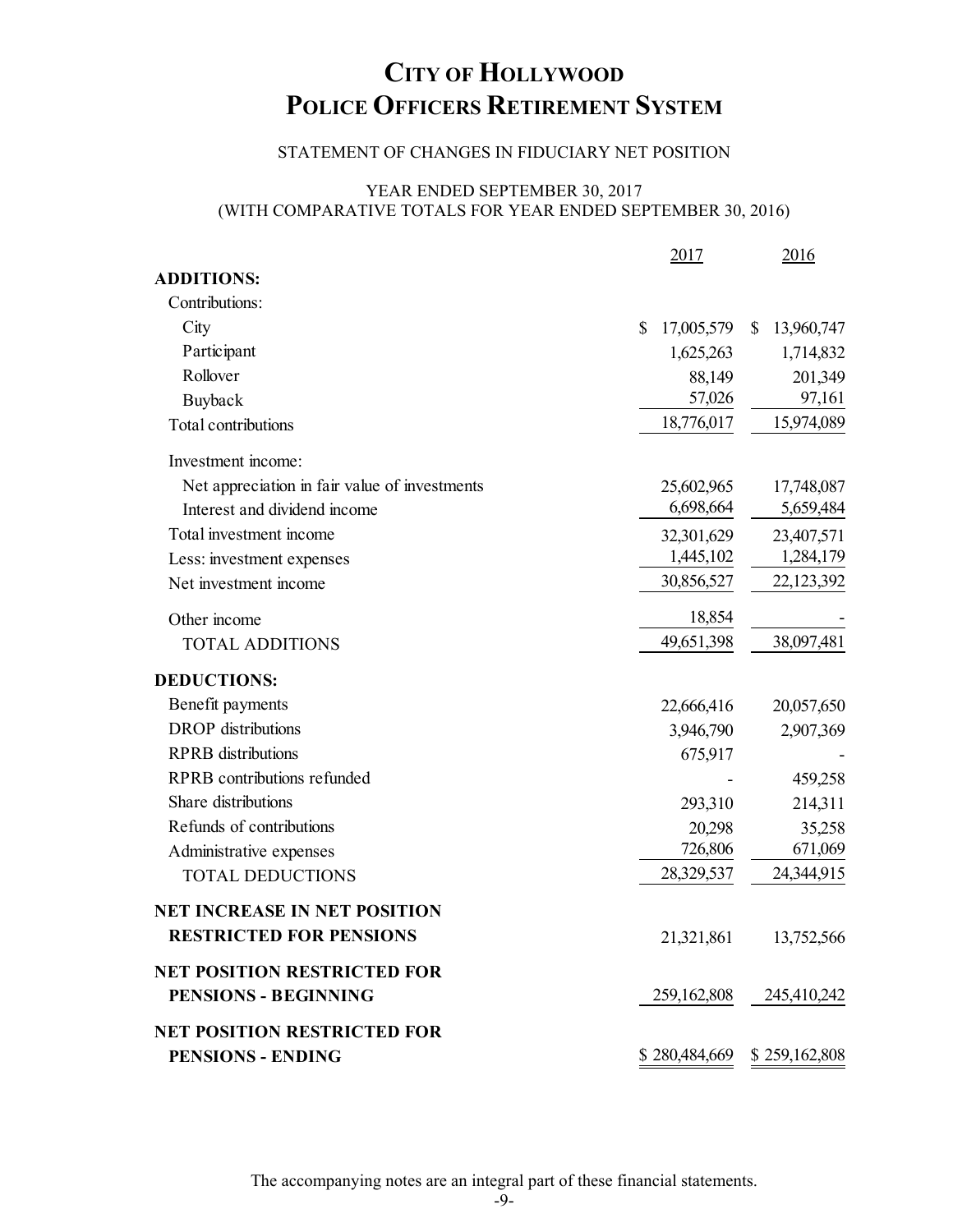### NOTES TO FINANCIAL STATEMENTS

#### YEAR ENDED SEPTEMBER 30, 2017

#### **NOTE 1. SUMMARY OF SIGNIFICANT ACCOUNTING POLICIES**

#### *Investment Valuation and Income Recognition*

Investments are reported at fair value (see Note 3). Fair value is the price that would be received to sell an asset or paid to transfer a liability in an orderly transaction between market participants (see Note 4 for discussion of fair value measurements).

Purchases and sales of securities are recorded on a trade-date basis. Interest income is recorded on the accrual basis. Dividends are recorded on the ex-dividend date. Net appreciation includes the Plan's gains and losses on investments bought and sold as well as held during the year.

#### *Basis of Accounting and Use of Estimates*

The accompanying financial statements have been prepared using the accrual basis of accounting. The preparation of financial statements in accordance with generally accepted accounting principles (GAAP) requires management to make estimates and assumptions that affect the reported amounts of assets, liabilities, benefit obligations and changes therein, and disclosure of contingent assets and liabilities. Actual results could differ from those estimates.

#### *Concentration of Credit Risk*

Financial instruments which potentially expose the Plan to concentration of credit risk, as defined by GAAP, consist primarily of contribution receivables and related income.

The Plan's investments consist of common stocks, commingled equity funds, government securities, corporate bonds, foreign bonds, real estate funds, hedge funds, and money market funds, which inherent in the fair market value determination, include the risk factor of credit worthiness for each individual security.

#### *Comparative Information*

The financial statements include certain prior-year comparative information. Such summarized information does not include sufficient detail to constitute a presentation in accordance with accounting principles generally accepted in the United States of America. Accordingly, such information should be read in conjunction with the Plan's financial statements for the year ended September 30, 2016, from which the information was derived. Certain reclassifications have been made to the prior year financial statements in order for them to be in conformity with the current year presentation.

#### **NOTE 2. DESCRIPTION OF THE PLAN**

The following description of the City of Hollywood Police Officers Retirement System (the Plan) provides only general information. Participants should refer to the City of Hollywood, Florida's ordinance for more complete information.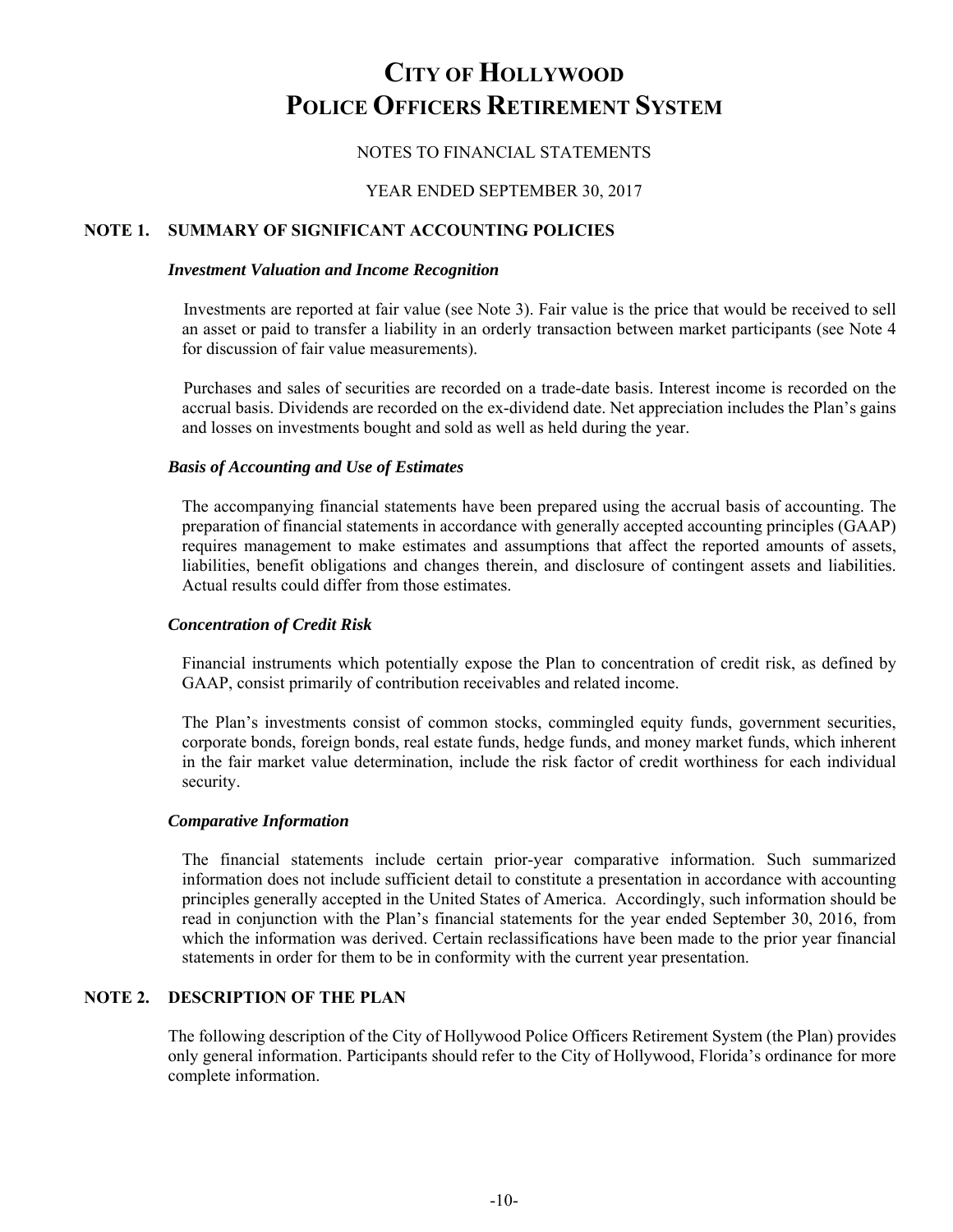### NOTES TO FINANCIAL STATEMENTS

### YEAR ENDED SEPTEMBER 30, 2017 (Continued)

#### **NOTE 2. DESCRIPTION OF THE PLAN** (Continued)

#### *General*

The Plan is a single-employer defined benefit pension plan, established by the City of Hollywood, Florida (the City), pursuant to City Ordinance No. 0-76-12 (as amended) which became effective March 9, 1976. As the Plan is sponsored by the City, the Plan is included as a pension trust fund in the City's comprehensive annual financial report as part of the City's financial reporting entity.

The Plan is administered by a board of seven trustees (the Board) comprised of one participant appointed by the Mayor of the City, one participant appointed by the City Commission, and five participants elected by the Police Department and participants of the Plan.

#### *Plan Participation*

At September 30, 2017, Plan participation consisted of the following:

| Active participants                 | 251 |
|-------------------------------------|-----|
| Retired members, beneficiaries, and |     |
| deferred vested members             | 376 |
|                                     | 627 |

#### *Eligibility*

Participants are eligible if the participant is an active employee, at least 18 years of age, have passed all required medical examinations and other requirements of the City, and have completed requirements of the Police academy.

#### *Average Monthly Earnings*

Average monthly earnings shall be used and defined in the determination of certain benefits as follows. Average monthly earnings (AME) are  $1/12<sup>th</sup>$  of the average of the participant's highest paid three-month measurement periods preceding the participant's retirement for participants who were eligible to retire prior to September 30, 2011. For participants who were eligible to retire after September 30, 2011, AME is defined as a participant's highest consecutive 60 months' earnings of the last 120 months of service.

#### *Benefits*

Participants who have attained age 50 with 10 years of credited service or completion of 22 years of continuous service are eligible for retirement benefits. A participant has vested benefits after 10 years of continuous service.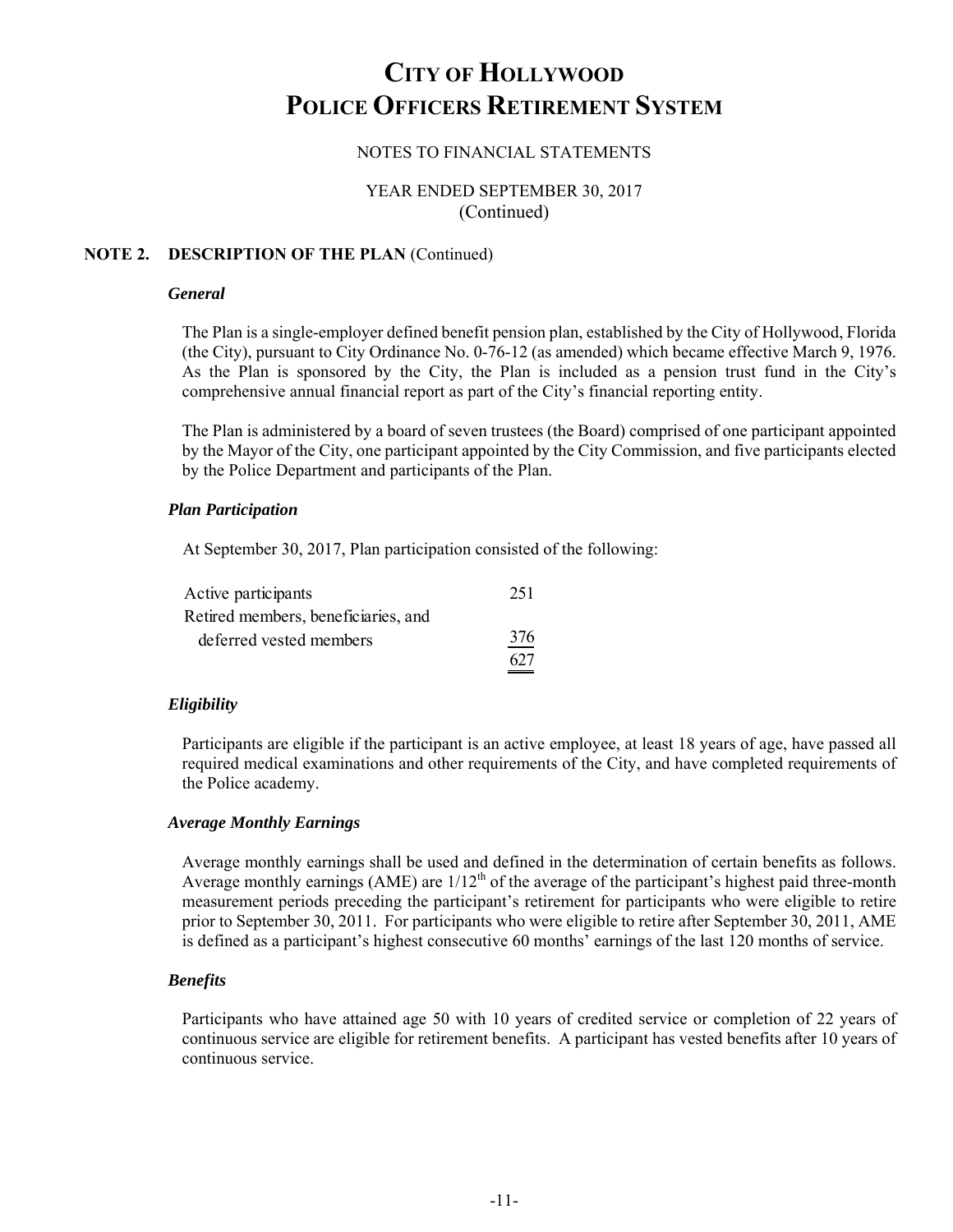#### NOTES TO FINANCIAL STATEMENTS

## YEAR ENDED SEPTEMBER 30, 2017 (Continued)

#### **NOTE 2. DESCRIPTION OF THE PLAN** (Continued)

#### *Normal Retirement Benefits*

3.0% times AME times years of continuous service up to 20 years plus 4% of the participant's AME multiplied by years and completed months of continuous service after 20 years with a maximum of 80% of AME.

Participants hired on or before October 1, 2011 with less than 10 years of creditable service as of September 30, 2011 and participants hired after September 30, 2011, normal retirement shall be the attainment of age 55 with 10 or more years of creditable service or upon attaining 25 years of creditable service.

For participants who are eligible for normal retirement as of September 30, 2011, the monthly benefit amount is equal to 3% of the participant's AME multiplied by years and completed months of continuous service up to 20 years plus 4% of the participant's AME multiplied by years and completed months of continuous service after 20 years with a maximum of 80% of AME. Upon completion of 22 years of continuous service, a participant will receive a monthly benefit of 80% of AME (resulting in a 12% earnings increase in benefits at the moment the participant attains 22 years of service). The normal form of benefit payment is life annuity with ten-years certain.

For participants who are not vested and are not eligible for normal retirement as of September 30, 2011, the monthly benefit amount is equal to 3.3% of average final compensation multiplied by years of service earned up to September 30, 2011 (the frozen accrued benefits as of October 1, 2011 based on the benefit structure in place as of September 30, 2011 prior to July 17, 2013) plus 3% of AME multiplied by years and completed months of service earned after September 30, 2011.

The AME prior to October 1, 2011 are computed based on the earnings of the three highest paid years of employment prior to retirement or termination. Earnings include basic annual wages, including regular longevity raises and overtime up to 400 hours per year, but not including amounts for unused sick time or unused vacation time paid at retirement or termination. Earnings shall include basic annual wages, longevity pay, and assignment pay, but not include overtime pay, payments for accrued holiday pay, payments for accrued blood time, annual cash-out payments for accrued vacation time, payments for accrued compensatory time, and payments for unused sick time or for unused vacation time which is paid upon retirement or termination.

#### *Disability Benefits*

Any participant who, receives a medically substantiated service-connected injury, disease or disability, as determined by the medical board, which injury, disease or disability permanently incapacitates the participant, physically or mentally, from their regular and continuous duties as a police officer, will receive a benefit equal to the greater of their accrued benefit on the date of disability based on the applicable benefit rate or 50% of earnings at the time of determination of disability.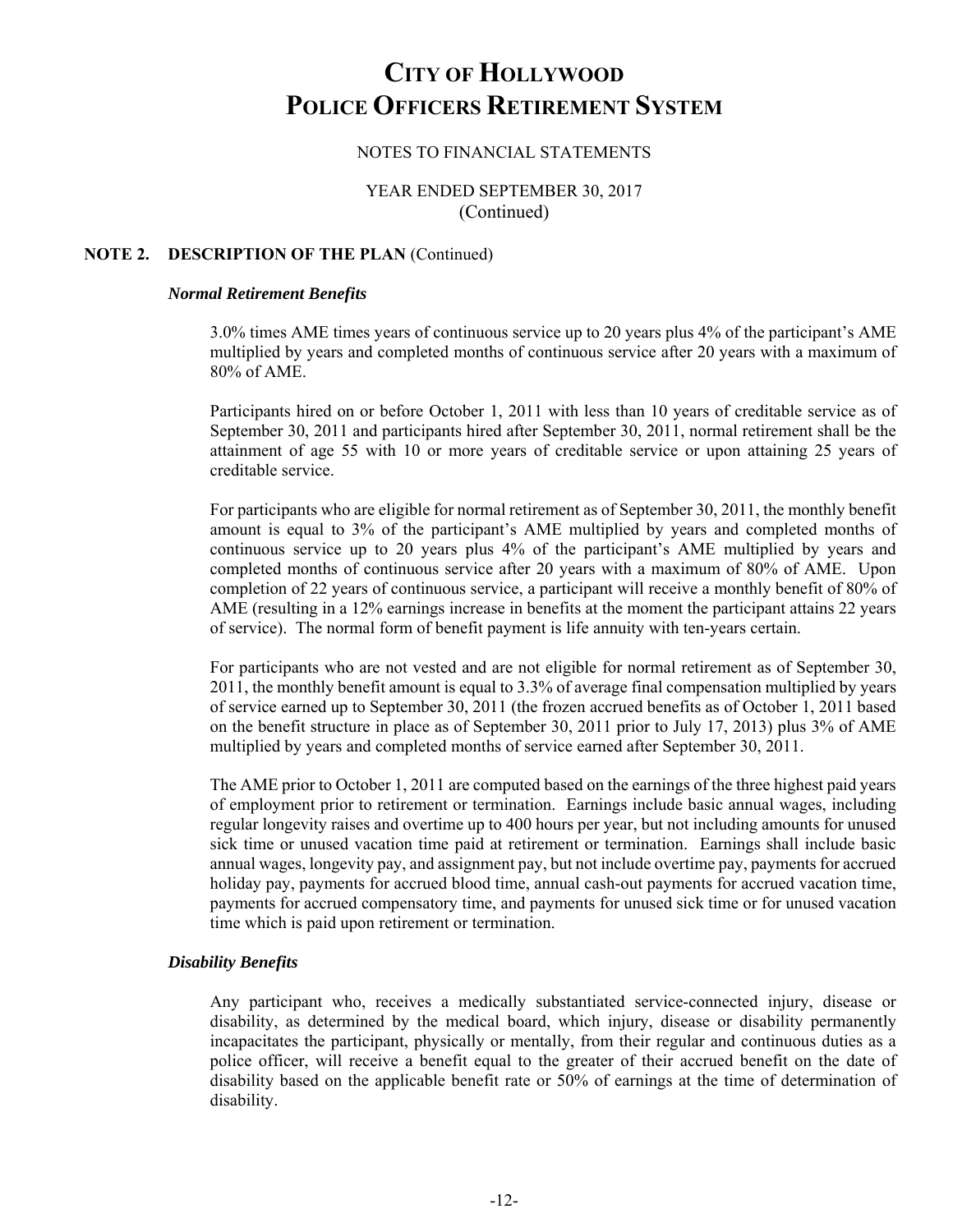#### NOTES TO FINANCIAL STATEMENTS

### YEAR ENDED SEPTEMBER 30, 2017 (Continued)

#### **NOTE 2. DESCRIPTION OF THE PLAN** (Continued)

#### *Disability Benefits* (Continued)

Participants with at least five years of continuous service who, sustain a non-service incurred injury, illness, disease or disability, and which illness, injury, disease or disability permanently incapacitates the participant physically or mentally from their regular and continuous duty as a police officer, shall receive a benefit equal to 2.5% of their AME multiplied by years of service.

No participants with at least 5 years of continuous service shall receive less than 25% of their AME in effect at the time of determination of disability. Upon attainment of age 50, the benefit will be recomputed as a normal retirement benefit with consideration for service granted for the period of time that the participant was receiving a disability retirement payment.

#### *Death Benefits*

A service-incurred death benefit will be paid to the surviving spouse at the rate of 50% of the participant's monthly earnings at the time of death. A non-service-incurred death benefit will be paid to the surviving spouse at the rate of 25% of the participant's monthly earnings at the time of death. Death benefits are payable to the surviving spouse until death or remarriage. Upon the death or remarriage of the spouse, the death benefits are payable to the participant's dependent children until the youngest child reaches the age of 18.

#### *Cost of Living Adjustment*

A retiree whose benefit commences on or after April 1, 1987 and any beneficiary of such a retiree will receive a 2% annual increase in benefit payments commencing three years after the retiree's benefit payments have begun. For participants who enter the DROP on or after October 1, 2006, cost-of-living adjustments do not occur while the participant participates in the DROP. Adjustments commence the later of the date the participant leaves the DROP and three years after entry into the DROP. There shall be no annual cost-of-living adjustments effective October 1, 2011.

#### *Deferred Retirement Option Plan (DROP)*

Prior to October 1, 2011, a Plan participant may enter into the police officers' Deferred Retirement Option Plan (DROP) upon the attainment of normal retirement age. The DROP is administered by the Board. Once a participant enters the DROP, their monthly retirement benefit is frozen, and their monthly benefit is paid into their DROP account.

A participant hired on or before September 30, 2009 who elects to enter the DROP has the option to receive a rate of return on their DROP account that is equal to the assumed rate of investment return on Plan assets. For participants hired on or after October 1, 2009, their DROP account shall earn interest at the rate of six percent (6%) per year. In the event the Plan's earnings exceed six percent  $(6%)$  per year, the earnings in excess of six percent  $(6%)$  up to and including 12 percent  $(12%)$  per year shall offset the City's cost of maintaining the DROP program. Earnings in excess of twelve percent (12%) per year shall be equally divided between the DROP participant and the City.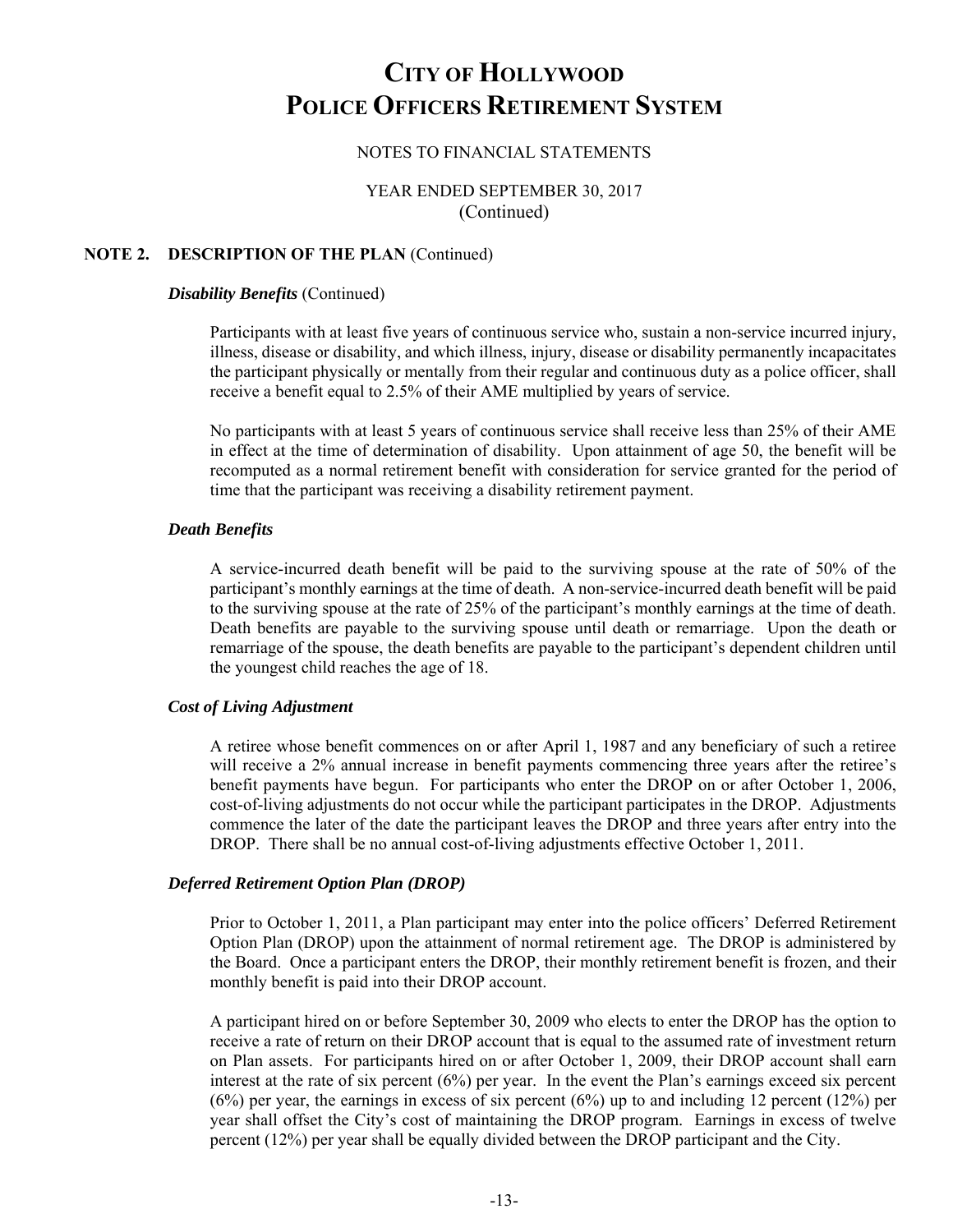### NOTES TO FINANCIAL STATEMENTS

### YEAR ENDED SEPTEMBER 30, 2017 (Continued)

#### **NOTE 2. DESCRIPTION OF THE PLAN** (Continued)

#### *Deferred Retirement Option Plan (DROP)* (Continued)

Upon termination of employment, but not more than eight years after entry into the DROP, or that period of participation in the DROP that would result in a total of 30 years of employment with the City, the balance in the participant's DROP account, including interest, is payable to them and they also begin to receive their (frozen) monthly retirement benefit.

The DROP may receive eligible rollover contributions from eligible governmental 457(b) plans. These rollover contributions remain in a variable-rate account as described above and do not qualify for the fixed rate option.

A Plan participant who does not enter the DROP prior to October 1, 2011 shall not be able to participate in the DROP, unless the participant was eligible to retire as of September 30, 2011.

A summary of the changes in the DROP balance as of September 30, 2017 is as follows:

| Beginning balance | 73,606,381  |
|-------------------|-------------|
| <b>Additions</b>  | 1,733,831   |
| Distributions     | (3,946,790) |
| Earnings          | 5,764,168   |
| Ending balance    | 77,157,590  |

#### *DROP Loan Program*

Current DROP participants or retirees may borrow against their DROP account balance up to the maximum amount permitted by the Internal Revenue Service (IRS).

No interest shall be earned or paid by the Plan on funds loaned from the DROP account until repaid.

The DROP loan program is administered in accordance with the loan policy adopted by the Board and shall comply with all applicable IRS rules and regulations governing such loans.

A summary of the changes in the DROP loans receivable balance as of September 30, 2017 is as follows:

| Beginning balance | S | 986,816     |
|-------------------|---|-------------|
| Additional loans  |   | 1,483,050   |
| Loan repayments   |   | (1,341,728) |
| Ending balance    | S | 1,128,138   |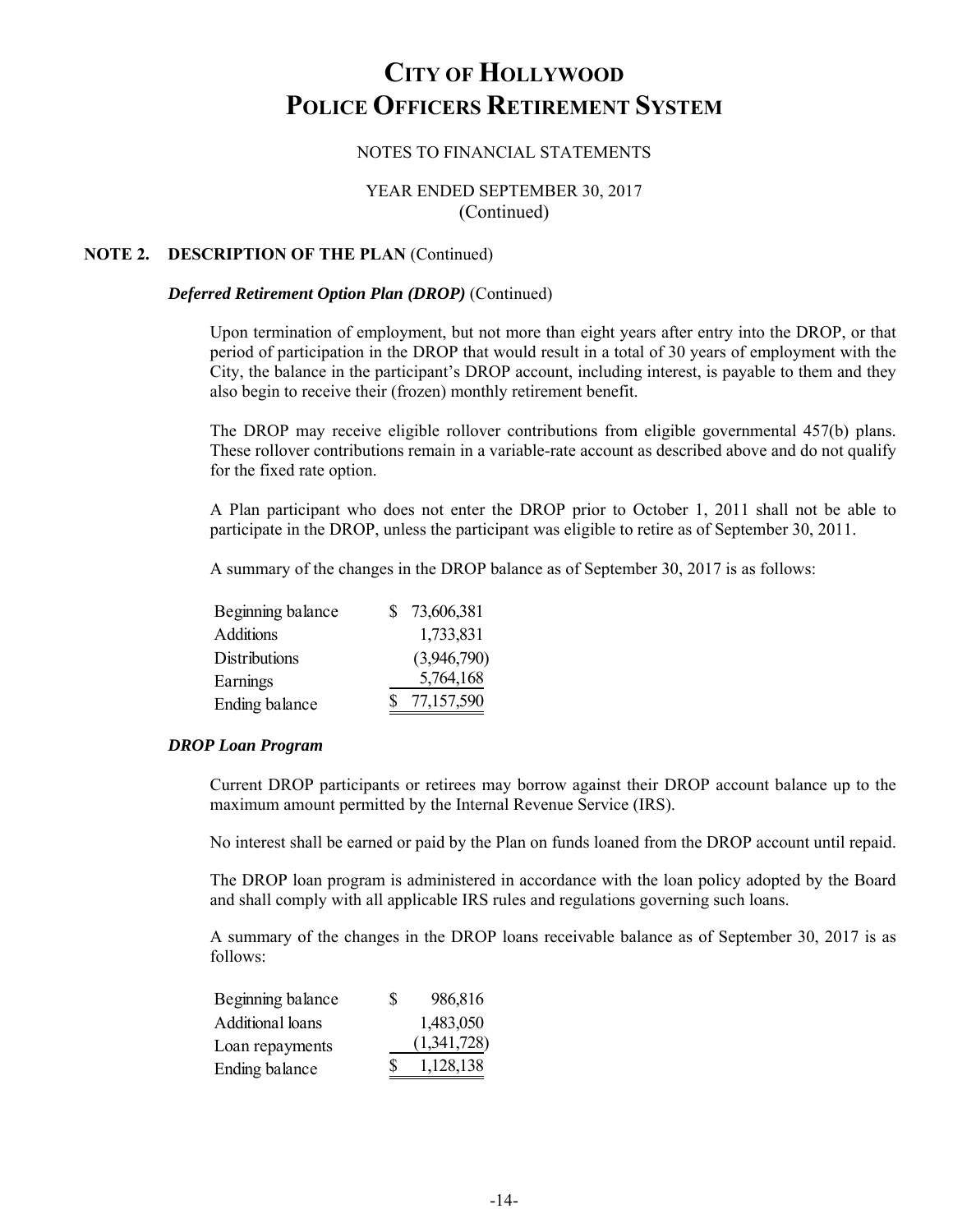### NOTES TO FINANCIAL STATEMENTS

### YEAR ENDED SEPTEMBER 30, 2017 (Continued)

#### **NOTE 2. DESCRIPTION OF THE PLAN** (Continued)

#### *Supplemental Pension Check*

For retirees, surviving spouses, and other beneficiaries who reached their normal retirement date or entered the DROP on or before September 30, 2011; if the actual asset return of the Plan exceeds 8% for any fiscal year, the excess market value return (up to 2%) will be allocated to retirees and beneficiaries based on service at retirement. For retirees, surviving spouses, and other beneficiaries who reached their normal retirement date or entered the DROP after September 30, 2011, no supplemental pension check will be paid.

#### *Reformed Planned Retirement Benefit (RPRB)*

The Reformed Planned Retirement Benefit (the RPRB) is an optional form of benefit payment that participants may elect when they reach their normal retirement age. In general, the RPRB option replaces the DROP program in place prior to October 1, 2011.

Effective September 16, 2015, the previous Planned Retirement Benefit program was replaced with the RPRB. In order to participate in the RPRB, a participant must submit in writing declaring their intent to participate in the program at any time on or after reaching the previous normal retirement date. For participants participating in the RPRB in effect prior to September 16, 2015, an irrevocable election must be made no later than November 16, 2015 on one of the RPRB options described below.

#### *1) RPRB Option 1:*

- a. Employee contributions shall be 8% of earnings.
- b. Monthly benefit is calculated under one of the following options:
	- i. As if the participant retired when he/she makes the election to participate
	- ii. As if the participant retired when service terminates using service and pay earned after entering the RPRB program.
- c. Lump sum benefit is calculated under one of the following options:
	- i. Based on number of years worked after electing to participate.
		- ii. No lump sum.
- d. Participants may choose any combination of lump sum payments or a larger annuity by dividing the years worked after electing to participate in the RPRB program.
- e. Any lump sum payment must be paid out to the participant at termination and cannot be left in the Plan.
- f. The crediting rate applicable to any lump sum payment shall be calculated in arrears equal to 100% of the first 4% of Plan earnings plus 50% of Plan earnings in excess of 6%, unless the Plan is 90% funded. If the Plan is at least 90% funded, the crediting rate will be based on the 100% of the first 4% of Plan earnings plus 100% of Plan earnings in excess of 6%. The participant will not share in asset losses in those years where Plan returns are negative.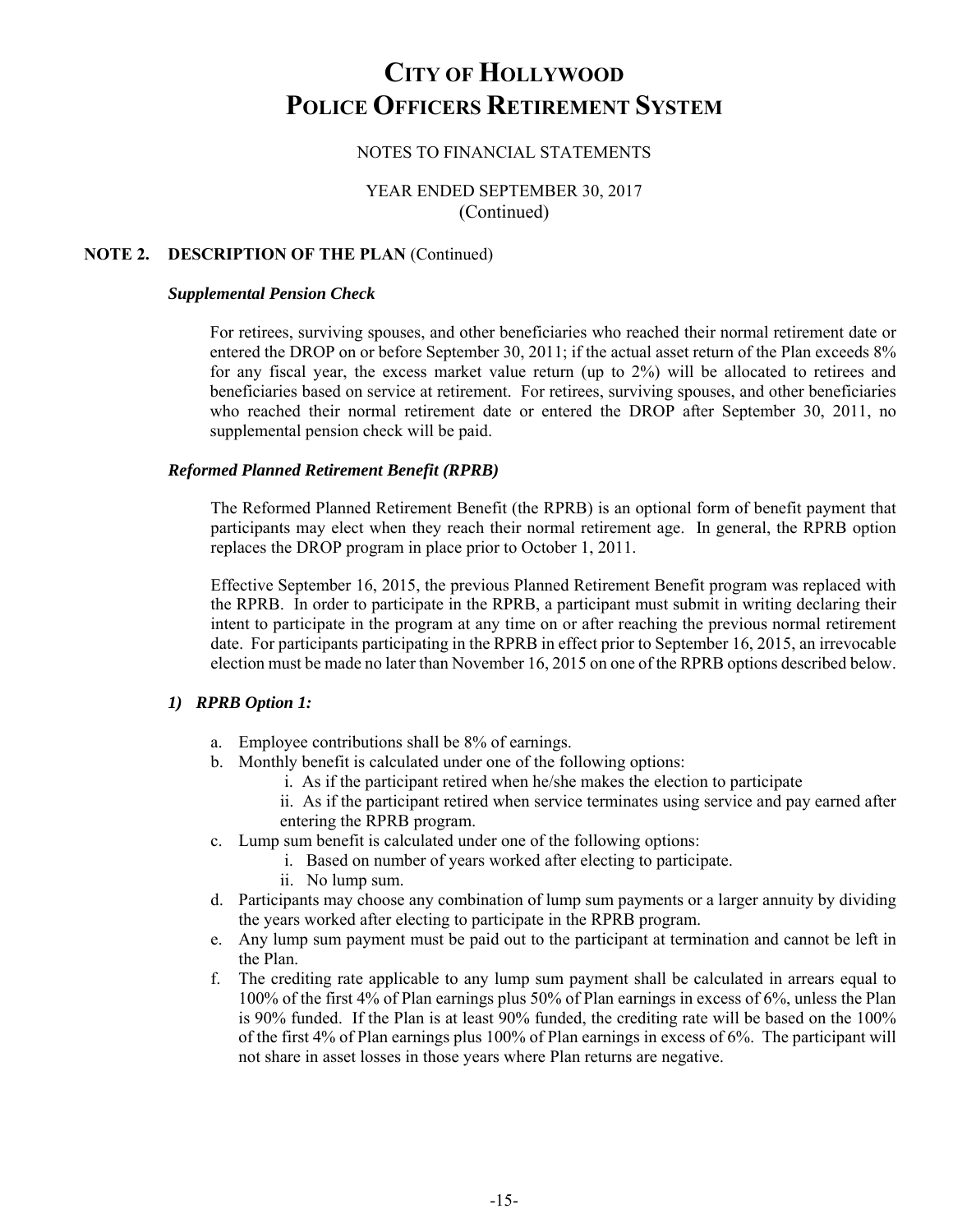### NOTES TO FINANCIAL STATEMENTS

### YEAR ENDED SEPTEMBER 30, 2017 (Continued)

#### **NOTE 2. DESCRIPTION OF THE PLAN** (Continued)

#### *Reformed Planned Retirement Benefit* (Continued)

#### *2) RPRB Option 2:*

- a. Employee contributions shall be 0.5% of earnings.
- b. Monthly benefit is calculated as if the participant retired when he/she makes the election to participate.
- c. Lump sum benefits are calculated based on number of years worked after electing to participate.
- d. Lump sum benefits can be left in the Plan after service termination.
- e. The crediting rate applicable to any lump sum payment shall be calculated in arrears equal to the actual investment rate of return of the Plan. The participant will share in asset losses in those years where Plan returns are negative and asset gains when Plan returns are greater than the assumed rate of return.

If electing RPRB Option 2, the participant will receive a refund equal to 7.5% of pay (8.0% minus 0.5%) for the time he/she participated in the PRB and were making 8% contributions. After electing RPRB option 2, future contributions will be reduced from 8% to 0.5%.

A summary of the changes in the RPRB balance as of September 30, 2017 is as follows:

| Beginning balance | S | 4,896,976  |
|-------------------|---|------------|
| Additions         |   | 2,211,367  |
| Distributions     |   | (675, 917) |
| Interest          |   | 571,870    |
| Ending balance    | S | 7,004,296  |
|                   |   |            |

#### *Share Plan*

Effective June 30, 2002, the Hollywood Police Officers' Share Plan (the Share Plan), a defined contribution plan was created to implement the provisions of Chapter 185, Florida Statutes, and to provide means whereby police officers of the City may receive benefits from the funds provided for that purpose by Chapter 185, Florida Statutes. The Share Plan is in addition to any other benefits, and shall not in any way affect any other benefits that now or hereafter exist. The Board shall provide for all assets of the Share Plan to be held in trust solely for the use of paying the benefits provided and the expenses of the Share Plan.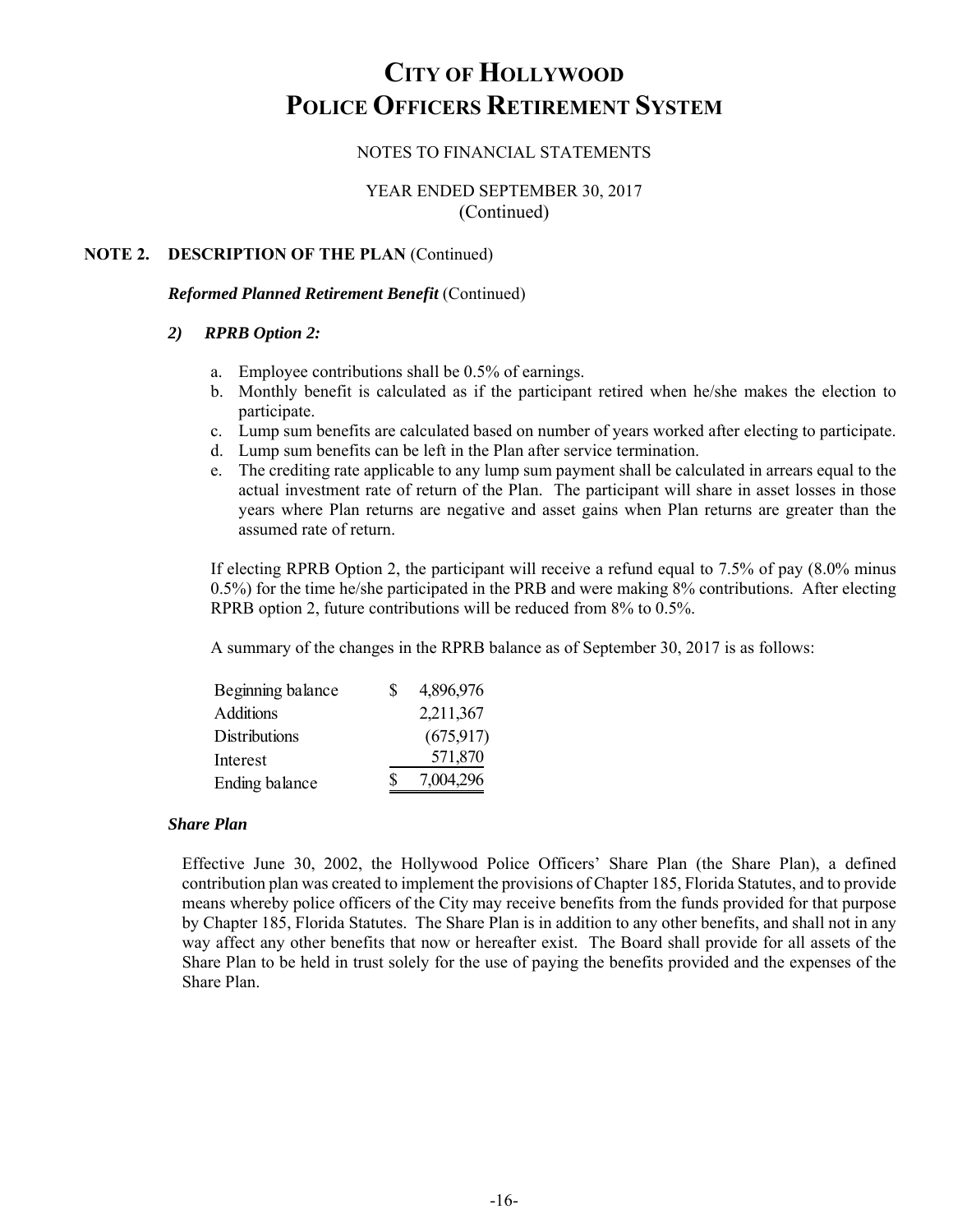### NOTES TO FINANCIAL STATEMENTS

### YEAR ENDED SEPTEMBER 30, 2017 (Continued)

#### **NOTE 2. DESCRIPTION OF THE PLAN** (Continued)

#### *Share Plan (Continued)*

The City shall pay to the Share Plan each year an amount equal to the amount it receives from the State under the provisions of Chapter 185, Florida Statutes, as amended. As of each valuation date, the amounts received since the preceding valuation date shall be allocated among the participants' accounts. The allocation shall be based on the proportion of the total number of months of credit accrued by each participant in the immediately preceding Share Plan Year bears to the total months of credit of all participants in that Share Plan Year with no credit given on accounts of a participants' seniority, rank, or compensation. Forfeitures are allocated in the same manner described above.

The Board shall ascertain the value of the assets of the Share Plan as of each valuation date and shall allocate to the account of each participant their share of the increase or decrease in the fair market value of the Share Plan's assets net of administrative expenses. The participant's share of the increase or decrease of the Share Plan assets shall bear the same ratio to the total amount of the increase or decrease in the Share Plan as the value of the portion of the participant's account invested in the Share Plan bears to the total value of the Share Plan.

A participant shall receive a benefit from the Share Plan upon their termination of employment, disability, retirement, or death in accordance with the Share Plan agreement. However, no participant shall receive a benefit from the Share Plan in excess of the amount credited to their account.

Commencing June 7, 2006, the State funds received by the City pursuant to Florida Statutes Chapter 185 subsequent to the funds normally receive during fiscal year ended September 30, 2006 shall not be divided into individual "share" accounts but shall be used exclusively to fund plan benefits, including "minimum benefits" and "extra benefits" as provided in Chapter 185.

A summary of the changes in the Share Plan as of September 30, 2017 was as follows:

| Beginning balance | S  | 3,399,831 |
|-------------------|----|-----------|
| Additions         |    |           |
| Earnings          |    | 349,882   |
| Distributions     |    | (293,310) |
| Ending balance    | \$ | 3,456,403 |

#### *Funding*

Participants make contributions to the Plan at the rate of 8.0% of their earnings. Participants electing RPRB option 2 shall contribute 0.5% of their earnings. If a participant's service is terminated prior to becoming eligible for a withdrawal of retirement benefit, their accumulated contributions are returned to them without interest.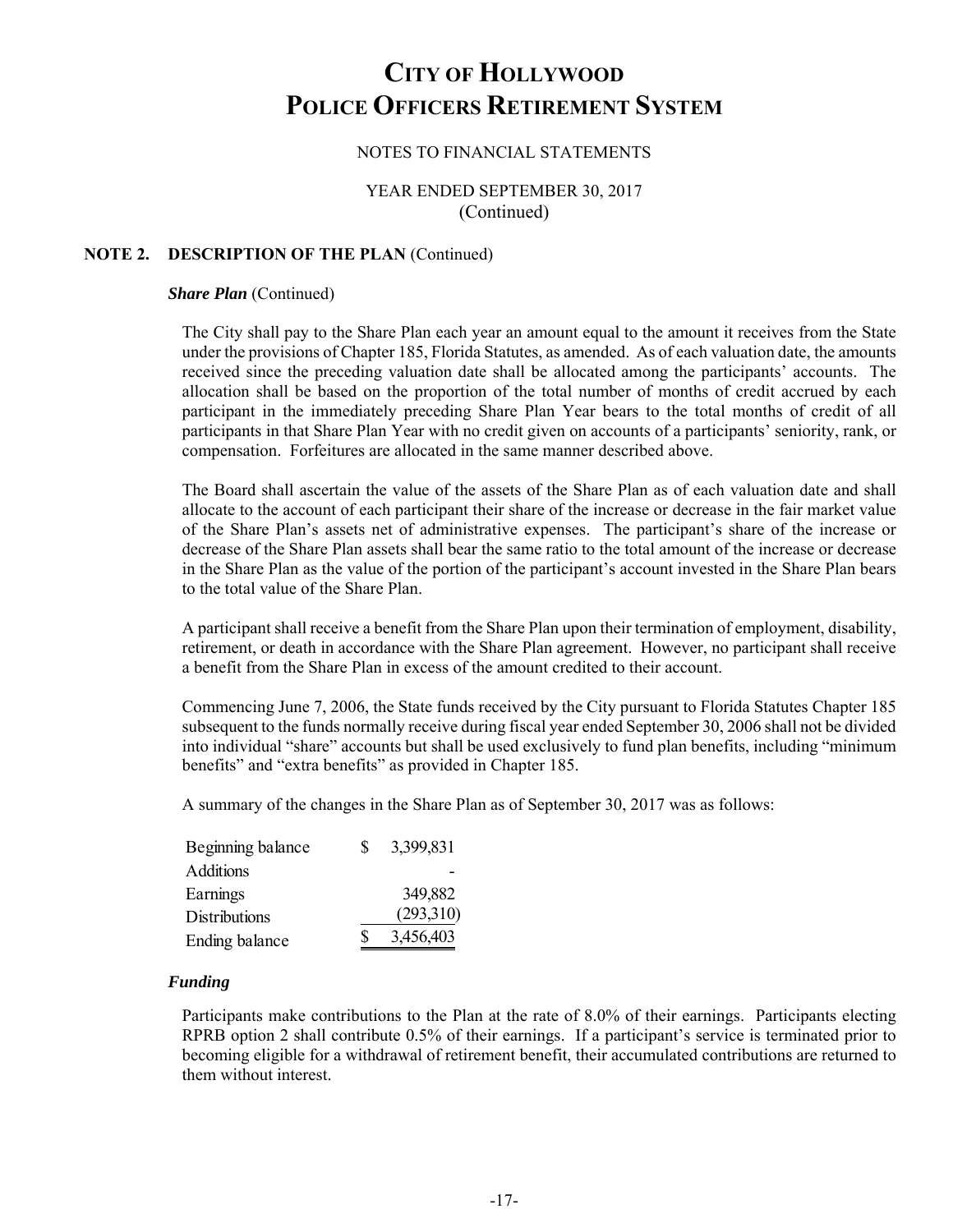### NOTES TO FINANCIAL STATEMENTS

### YEAR ENDED SEPTEMBER 30, 2017 (Continued)

#### **NOTE 2. DESCRIPTION OF THE PLAN** (Continued)

#### *Funding* (Continued)

The City pays into the Plan such amount as is actuarially determined to provide for benefits under the Plan not met by participant contributions. Commencing June 7, 2006, the amount is reduced by any allowable Chapter 185 state contributions. The Plan has not received any Chapter 185 contributions since 2014.

The City is expected to contribute such additional amounts as are necessary on an actuarial basis to fund the Plan's expenses, normal costs and to amortize the unfunded actuarial accrued liability. For the year ended September 30, 2017, the Plan's actuary determined that the required City contribution was \$17,005,579.

#### *Rate of Return*

For the year ended September 30, 2017, the annual money-weighted rate of return on Plan investments, net of Plan investment expense, was 11.59%. The money-weighted rate of return expresses investment performance, net of investment expense, adjusted for the changing amounts actually invested.

#### **NOTE 3. INVESTMENTS**

The Plan's policy in regard to the allocation of invested assets is established and may be amended by the Board. Plan assets are managed on a total return basis with a long-term objective of achieving and maintaining a fully funded status for the benefits provided through the Plan. The Board is authorized to acquire and retain every kind of property, real, personal or mixed, and every kind of investment specifically including, but not by way of limitation, bonds, debentures, and other corporate obligations, and stocks, preferred or common. The investment policy statement was last amended in November 2017. The following was the Board's adopted asset allocation policy as of September 30, 2017:

| <b>Type of Investment</b> | <b>Target Allocation Range</b> |
|---------------------------|--------------------------------|
| Equity securities         | $0\%$ to $70\%$                |
| Alternative investments   | $0\%$ to 5%                    |
| Fixed income              | 22% to $60%$                   |
| Real estate               | $0\%$ to 15%                   |
| Cash and cash equivalents | $0\%$ to 5%                    |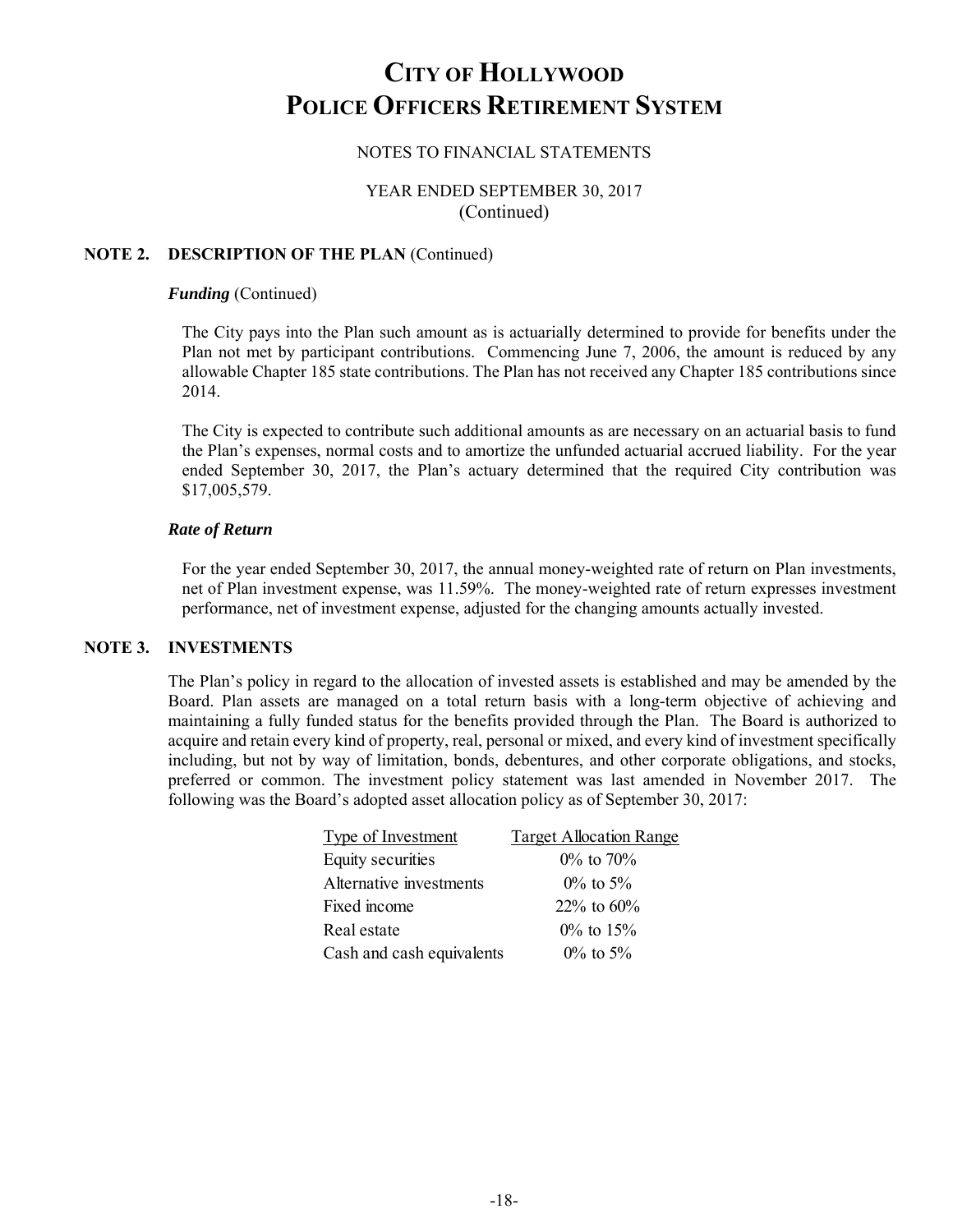#### NOTES TO FINANCIAL STATEMENTS

### YEAR ENDED SEPTEMBER 30, 2017 (Continued)

#### **NOTE 3. INVESTMENTS** (Continued)

During the year ended September 30, 2017, the Plan's investments (including gains and losses on investments bought and sold, as well as held during the year) appreciated in value by \$25,602,965 (reported as net appreciation in fair value of investments in the statement of changes in fiduciary net position) as follows:

| Common stock            | \$19,974,714 |
|-------------------------|--------------|
| Equity securities       | (1,200,997)  |
| Foreign bonds           | (189, 465)   |
| Commingled equity funds | 6,846,151    |
| Real estate funds       | 1,097,648    |
| Government securities   | (1,336,269)  |
| Hedge funds             | 411,183      |
| Total                   | \$25,602,965 |

The Plan's investment policy does not use limits on investment maturities as a means of managing its exposure to fair value losses arising from increasing interest rates. The Plan's investments in government securities and corporate bonds had maturities as follows:

| <b>Investment Type</b> | Fair Value   | Less than 1 | $1$ to 5     | 6 to 10      | More than 10 |
|------------------------|--------------|-------------|--------------|--------------|--------------|
| Corporate bonds        | \$47,217,028 | \$1,507,210 | \$21,015,431 | \$24,694,387 |              |
| U.S. treasuries        | 9,112,016    | -           |              | 9,112,016    |              |
| U.S. agencies          | 12,613,493   | 2,002,335   | 3,376,201    | 6,420,614    | 814,343      |
| Totals                 | \$68,942,537 | \$3,509,545 | \$24,391,632 | \$40,227,017 | 814,343      |

The fixed income portfolio shall have a minimum rating of investment grade as reported by a major crediting service. The Plan's fixed income assets were rated as follows:

| Rating       | Fair Value      |
|--------------|-----------------|
| AAA          | 3,132,900<br>\$ |
| $AA+*$       | 22,714,560      |
| AA           | 1,069,180       |
| $AA -$       | 4,414,733       |
| $A+$         | 4,755,279       |
| $\mathsf{A}$ | 10,929,775      |
| $A -$        | 10,787,297      |
| BBB+         | 8,253,035       |
| <b>BBB</b>   | 2,885,778       |
| Total        | 68,942,537      |

\* AA+ securities include \$21,725,509 of U.S. treasury and U.S. agency securities guaranteed by the U.S. government.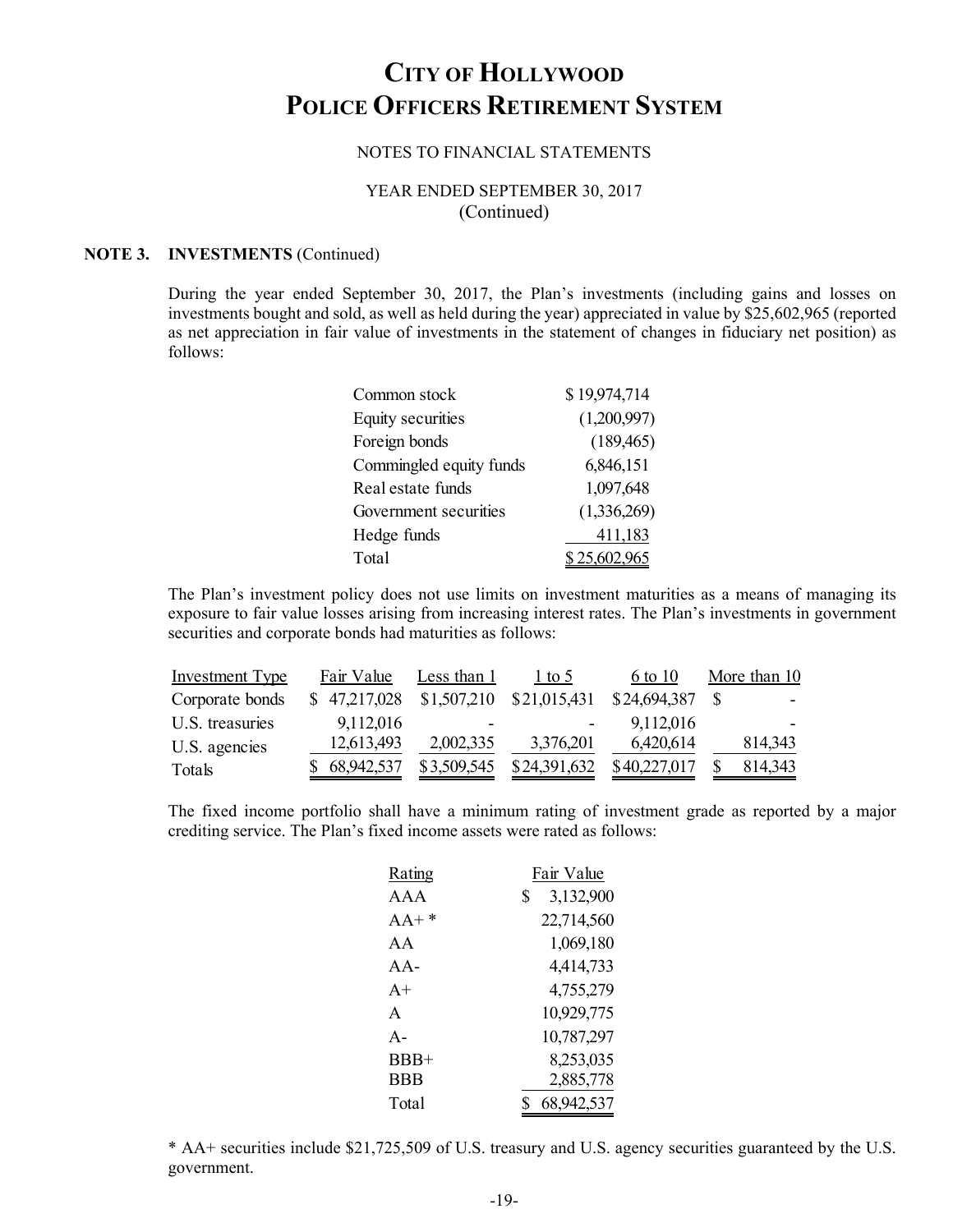### NOTES TO FINANCIAL STATEMENTS

### YEAR ENDED SEPTEMBER 30, 2017 (Continued)

#### **NOTE 3. INVESTMENTS** (Continued)

"Foreign currency risk" is the risk that fluctuations in currency exchange rate may affect transactions conducted in currencies other than U.S. Dollars and the carrying value of foreign investments. The Plan's exposure to foreign currency risk derives mainly from its investments in international equity funds.

The investment policy limits the foreign investments to no more than 25% of the Plan's investment balance. As of September 30, 2017, the foreign investments were 2.4% of total investments.

#### **NOTE 4. FAIR VALUE MEASUREMENTS**

Fair value is defined as the price that would be received to sell an asset or paid to transfer a liability in an orderly transaction between market participants at the measurement date. The Plan categorizes its fair value measurements within the fair value hierarchy established by generally accepted accounting principles. The fair value hierarchy categorizes the inputs to valuation techniques used to measure fair value into three levels based on the extent to which inputs used in measuring fair value are observable in the market as follows:

Level 1- Inputs to the valuation methodology are based upon quoted prices for identical assets in active markets.

Level 2- Inputs to the valuation methodology are based upon observable inputs for the assets either directly or indirectly, other than those considered Level 1 inputs, which may include quoted prices for identical assets in markets that are not considered to be active, and quoted prices of similar assets in active or inactive markets.

Level 3- Inputs to the valuation methodology are based upon unobservable inputs.

The following is a description of the valuation methodologies used for asset measured at fair value.

Common stocks: Valued at the closing price reported on the New York Stock Exchange.

Commingled equity funds: Valued at the Net Asset Value of units held at the end of the period based upon the fair value of the underlying investments.

Government securities: Valued using pricing models maximizing the use of observable inputs for similar securities.

Corporate bonds: Valued using pricing models maximizing the use of observable inputs for similar securities. This includes basing the value on yields currently available on comparable securities of issuers with similar credit ratings. When quoted prices are not available for identical or similar bonds, the bond is valued under a discounted cash flows approach that maximizes observable inputs, such as current yield of similar instruments, but includes adjustments for certain risks that may not be observable, such as credit and liquidity risks or a broker quote, if available.

Real estate funds: Valued at the net asset value of shares held by the Plan at year end. The Plan has investments in private market real estate investments for which no liquid public market exists.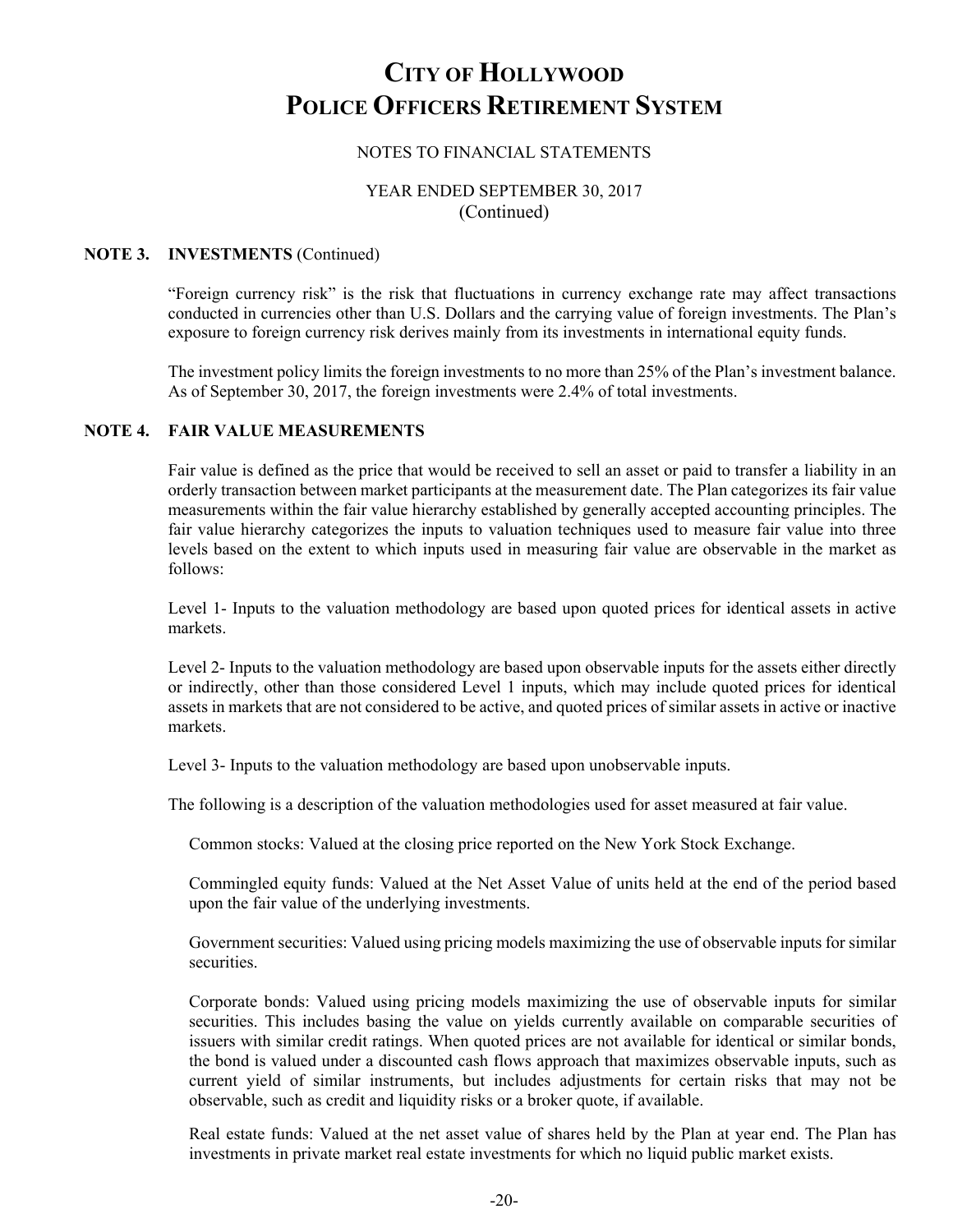### NOTES TO FINANCIAL STATEMENTS

### YEAR ENDED SEPTEMBER 30, 2017 (Continued)

## **NOTE 4. FAIR VALUE MEASUREMENTS** (Continued)

Hedge fund: Value based on the net asset value per share, without further adjustment. Net asset value is based upon the fair value of the underlying investment.

Money market funds: Considered short-term investment reported at cost, which approximates fair value.

The following table presents the Plan's fair value hierarchy for investments at fair value as of September 30, 2017:

|                                                   |               |                         | Fair Value Measurements Using |              |
|---------------------------------------------------|---------------|-------------------------|-------------------------------|--------------|
|                                                   |               | Quoted                  |                               |              |
|                                                   |               | Prices in               | Significant                   |              |
|                                                   |               | Active                  | Other                         | Significant  |
|                                                   |               | Markets for             | Observable                    | Unobservable |
|                                                   |               | <b>Identical Assets</b> | Inputs                        | Inputs       |
|                                                   | Total         | (Level 1)               | (Level 2)                     | (Level 3)    |
| Investments by fair value level                   |               |                         |                               |              |
| Equity securities:                                |               |                         |                               |              |
| Common stocks                                     | \$126,570,309 | \$126,570,309           | \$                            | \$           |
| Commingled equity funds                           | 39,959,772    | 39,959,772              |                               |              |
| Total equity securities                           | 166,530,081   | 166,530,081             |                               |              |
| Debt securities:                                  |               |                         |                               |              |
| U.S. treasury securities                          | 9,112,016     | 9,112,016               |                               |              |
| U.S. agency securities                            | 12,613,493    |                         | 12,613,493                    |              |
| Corporate bonds                                   | 47,217,028    |                         | 47,217,028                    |              |
| Total debt securities                             | 68,942,537    | 9,112,016               | 59,830,521                    |              |
| Total investments by fair value level             | 235,472,618   | 175,642,097             | 59,830,521                    |              |
| Investments measured at the net asset value (NAV) | (a)           |                         |                               |              |
| Real estate funds                                 | 28,700,465    |                         |                               |              |
| Hedge fund                                        | 5,005,271     |                         |                               |              |
| Total investments measured at the NAV             | 33,705,736    |                         |                               |              |
| Money market funds (exempt)                       | 5,115,595     |                         |                               |              |
| Total investments                                 | \$274,293,949 |                         |                               |              |

(a) As required by GAAP, certain investments that are measured at net asset value have not been classified in the fair value hierarchy. The fair value amounts presented in the table presented are intended to permit reconciliation of the fair value hierarchy to the total investment line item in the statement of fiduciary net position.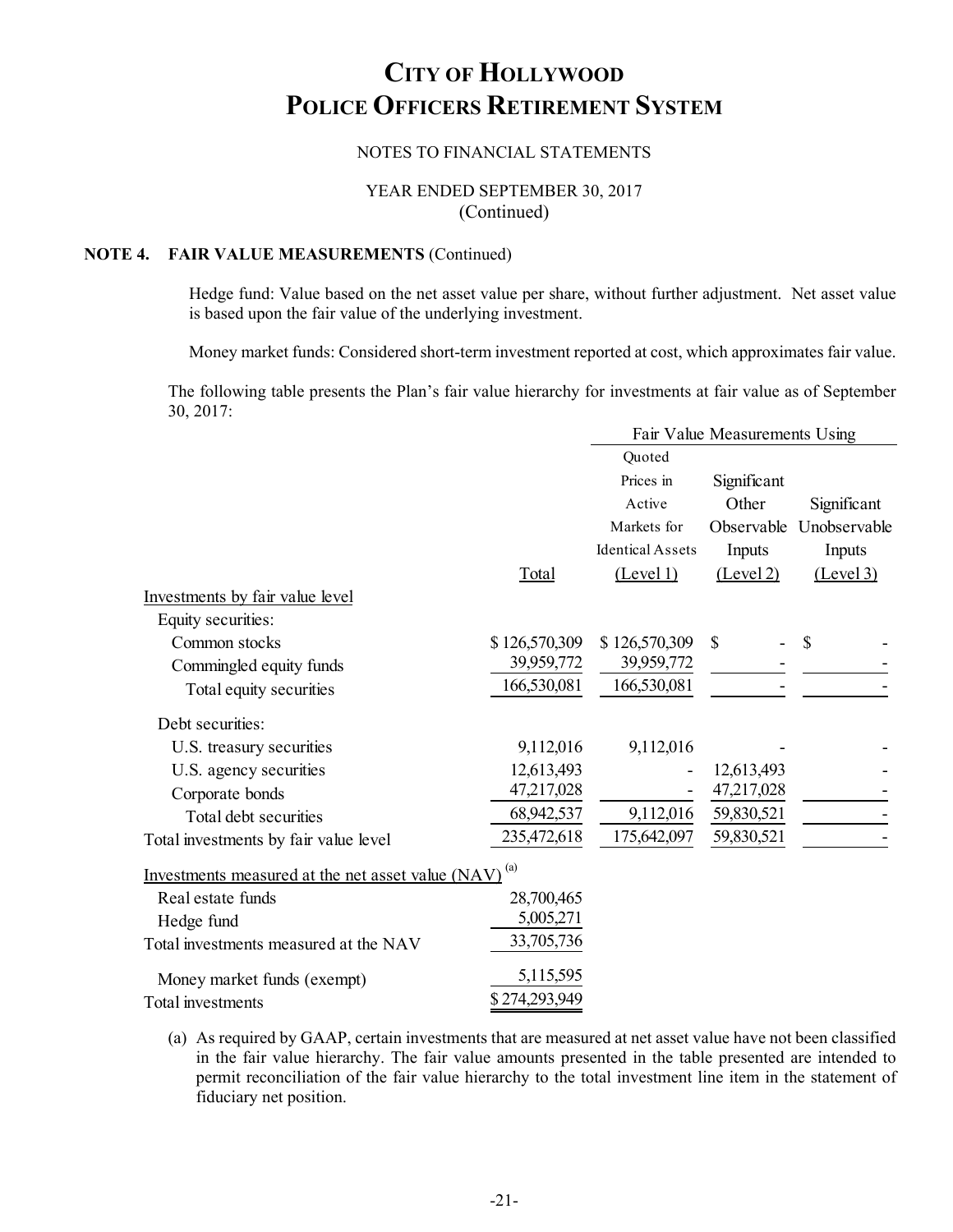### NOTES TO FINANCIAL STATEMENTS

### YEAR ENDED SEPTEMBER 30, 2017 (Continued)

#### **NOTE 4. FAIR VALUE MEASUREMENTS** (Continued)

The following table summarizes investments for which fair value is measured using the net asset value per share practical expedient, including their related unfunded commitments and redemption restrictions.

| Investments Measured at the NAV       |              | Unfunded                        | Redemption | Redemption           |
|---------------------------------------|--------------|---------------------------------|------------|----------------------|
|                                       | Fair Value   | Commitment                      | Frequency  | <b>Notice Period</b> |
| Real estate fund $(1)$                | \$19,644,620 | - S<br>$\overline{\phantom{a}}$ | Quarterly  | 90 Days              |
| Real estate fund $(2)$                | 9,055,845    | $\overline{\phantom{0}}$        | Quarterly  | 10 Days              |
| Hedge fund $(3)$                      | 5,005,271    | -                               | Quarterly  | 95 Days              |
| Total investments measured at the NAV | \$33,705,736 | -                               |            |                      |

- (1) Real estate fund: The fund is an open-end, real estate investment fund investing primarily in core institutional office, retail, industrial, and multi-family properties located throughout the United States. The investment is valued at NAV and its redemptions must be received by the fund 90 days prior to quarter end.
- (2) Real estate fund: This fund is an open-end, diversified core real estate commingled fund that invests primarily in core institutional office, retail, industrial, and multi-family properties located throughout the U.S. The investment is valued at NAV and its redemptions must be received by the fund 10 days prior to quarter end.
- (3) Hedge fund: This fund is open-end, diversified portfolio of private investment entities and/or separately managed accounts managed by investment managers specialized primarily in activist related alternative investment strategies. The investment is valued at NAV and its redemptions must be received by the fund 95 days prior to quarter end.

#### **NOTE 5. NET PENSION LIABILITY**

The components of the net pension liability of the Plan at September 30, 2017 were as follows:

| Total pension liability                        | \$468,685,559 |
|------------------------------------------------|---------------|
| Plan fiduciary net position                    | 280,484,669   |
| City's net pension liability                   | \$188,200,890 |
| Plan fiduciary net position as a percentage of |               |
| the total pension liability                    | 59.84%        |

The total pension liability was determined by an actuarial valuation as of September 30, 2017, using the following most significant actuarial assumptions: 8.0% for the investment rate of return, 5.03% to 10.67% for projected salary increases (including inflation), and 3.5% for inflation.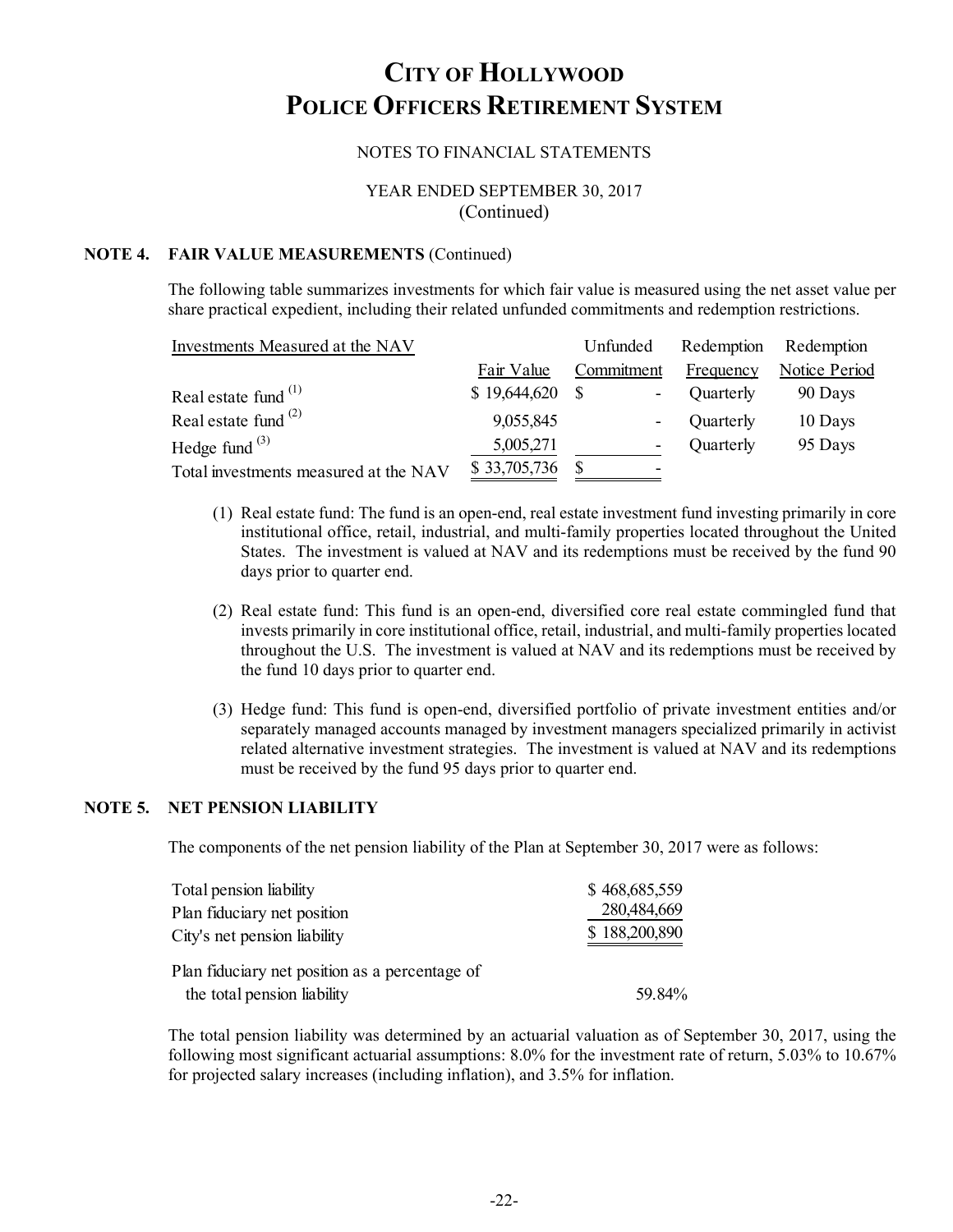#### NOTES TO FINANCIAL STATEMENTS

### YEAR ENDED SEPTEMBER 30, 2017 (Continued)

#### **NOTE 5. NET PENSION LIABILITY** (Continued)

The rates of mortality for period after service retirement are as follows:

Female: RP2000 Generational, 100% Annuitant White Collar, Scale BB

Male: RP2000 Generational, 10% Annuitant White Collar / 90% Annuitant Blue Collar, Scale BB

The long-term expected rate of return on Plan investments was determined using a building-block method in which best-estimate ranges of expected future real rates of return (expected returns, net of Plan investment expense and inflation) are developed for each major asset class. These ranges are combined to produce the long-term expected rate of return by weighting the expected future real rates of return by the target asset allocation percentage and by adding expected inflation. Best estimates of arithmetic real rates of return for each major asset class included in the Plan's target asset allocation as of September 30, 2017 (see the discussion of the Plan's investment policy) are summarized in the following table:

|                 |            | Long-term      |
|-----------------|------------|----------------|
|                 | Target     | expected real  |
| Asset Class     | Allocation | rate of return |
| Domestic equity | 55.00%     | 7.50%          |
| Domestic bonds* | 35.00%     | 2.50%          |
| Real estate     | 10.00%     | 4.50%          |
|                 | 100.00%    |                |

\* Includes 4% cash target allocation.

The discount rate used to measure the total pension liability was 8.0%. The projection of cash flows used to determine the discount rate assumed that Plan participant contributions will be made at the current contribution rate and that City contributions will be made at rates equal to the difference between actuarially determined contribution rates and the participant rate. Based on those assumptions, the Plan's fiduciary net position was projected to be available to make all projected future benefit payments of current Plan participants. Therefore, the long-term expected rate of return on Plan investments was applied to all periods of projected benefit payments to determine the total pension liability.

The sensitivity of the net pension liability to changes in the discount rate was measured as follows. The net pension liability of the Plan was calculated using the discount rate of 8.0%. It was also calculated using a discount rate that was 1-percentage-point lower (7.0%) and 1-percentage-point higher (9.0%) and the different computations were compared.

|                       |               | Current                                     |               |
|-----------------------|---------------|---------------------------------------------|---------------|
|                       |               | $1\%$ decrease discount rate $1\%$ increase |               |
|                       | $(7.0\%)$     | $(8.0\%)$                                   | $(9.0\%)$     |
| Net pension liability | \$206,325,784 | \$188,200,890                               | \$171,606,220 |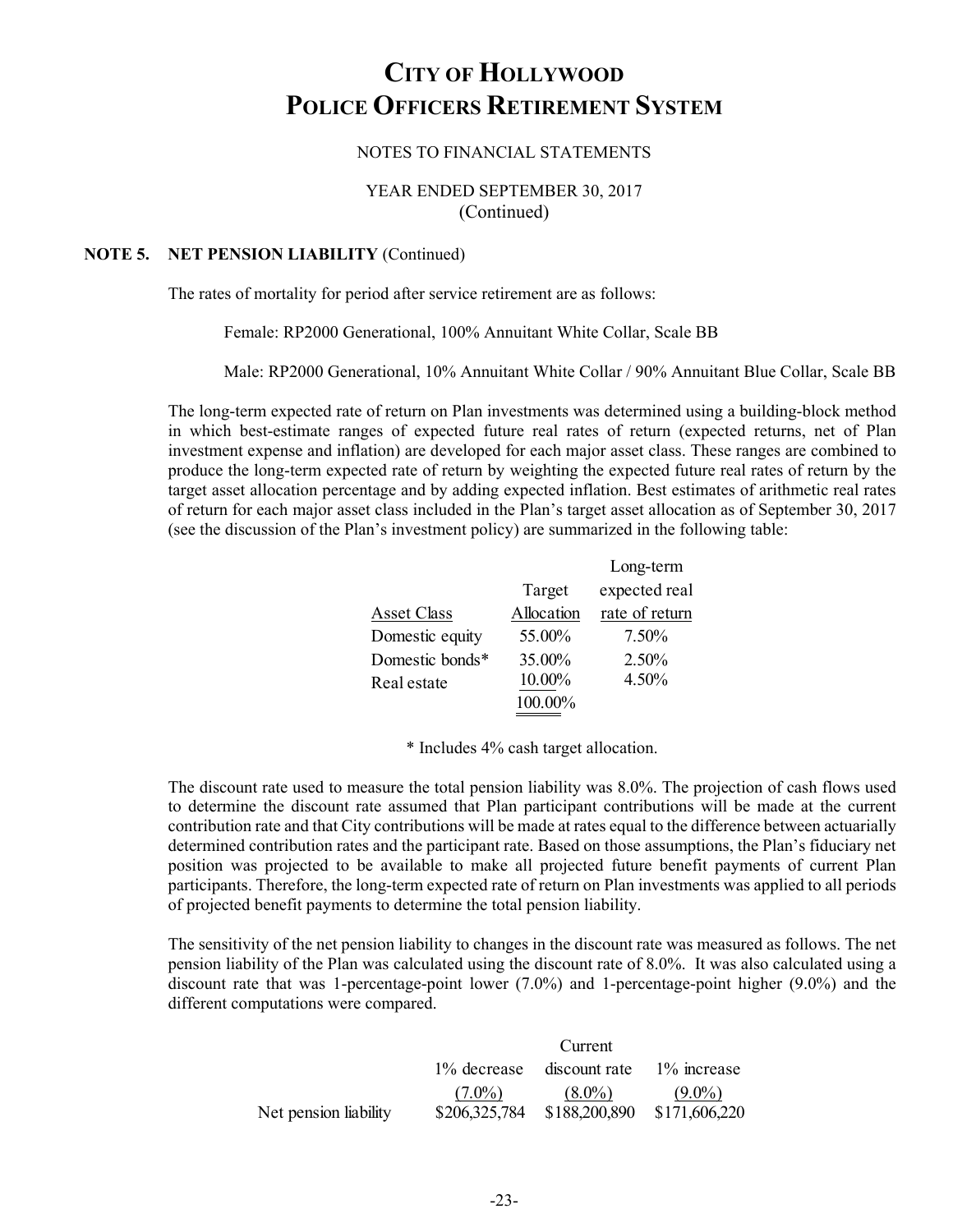### NOTES TO FINANCIAL STATEMENTS

### YEAR ENDED SEPTEMBER 30, 2017 (Continued)

#### **NOTE 6. RISKS AND UNCERTAINTIES**

The Plan invests in various investment securities. Investment securities are exposed to risks such as interest rate, market and credit risks. Due to the level of risk associated with certain investment securities, it is at least reasonably possible that changes in the values of investment securities will occur in the near term and that such changes could materially affect the amounts reported in the statement of fiduciary net position.

Plan contributions are made and the actuarial present value of accumulated Plan benefits are reported based on certain assumptions pertaining to interest rates, inflation rates and employee demographics, all of which are subject to change. Due to uncertainties inherent in the estimations and assumptions process, it is at least reasonably possible that changes in these estimates and assumptions in the near term would be material to the financial statements.

#### **NOTE 7. INCOME TAXES**

The Plan is exempt from federal income taxes under the Internal Revenue Code and, accordingly, no provision for federal income taxes has been made.

On September 11, 2015, the Plan obtained its most recent determination letter in which the Internal Revenue Service stated that the Plan, as then designed, was in compliance with applicable requirements of Internal Revenue Code 401(a), and therefore, no provision for federal income taxes has been made.

Accounting principles generally accepted in the United States of America require Plan management to evaluate tax positions taken by the Plan and recognize a tax liability if the Plan has taken an uncertain position that more likely than not would not be sustained upon examination by a taxing authority. The Plan is subject to routine audits by taxing jurisdictions; however, there are currently no audits for any tax periods in progress.

#### **NOTE 8. LEGAL MATTER**

The Plan is a party to legal proceedings, investigations, and claims in the ordinary course of operations, The Plan is a party to a lawsuit filed by the City against all pension plans (the Plans) sponsored by the City. The suit seeks a declaratory judgment alleging that the Plans did not have the authority to authorize paying a supplemental pension distribution to its participants during the 2014 and 2015 fiscal years. The Plan and parties to the lawsuit have filed a motion to dismiss the suit, which is currently pending. The Plans are vigorously defending the lawsuit.

The Plan records an accrual for outstanding legal matters when it believes it is probable that a loss will be incurred and the amount can be reasonably estimated. The Plan evaluates along with legal counsel, developments in legal matters that could affect the amount of any accrual and developments that would make a loss contingency both probable and reasonably estimable. If a loss contingency is not both probable and estimable, the Plan does not establish an accrued liability. In the opinion of management, the ultimate outcome of the claim and litigation, if any, will not have a material effect on the Plan's financial position.

#### **NOTE 9. SUBSEQUENT EVENTS**

Management has evaluated subsequent events through June 11, 2018, the date the financial statements were available to be issued.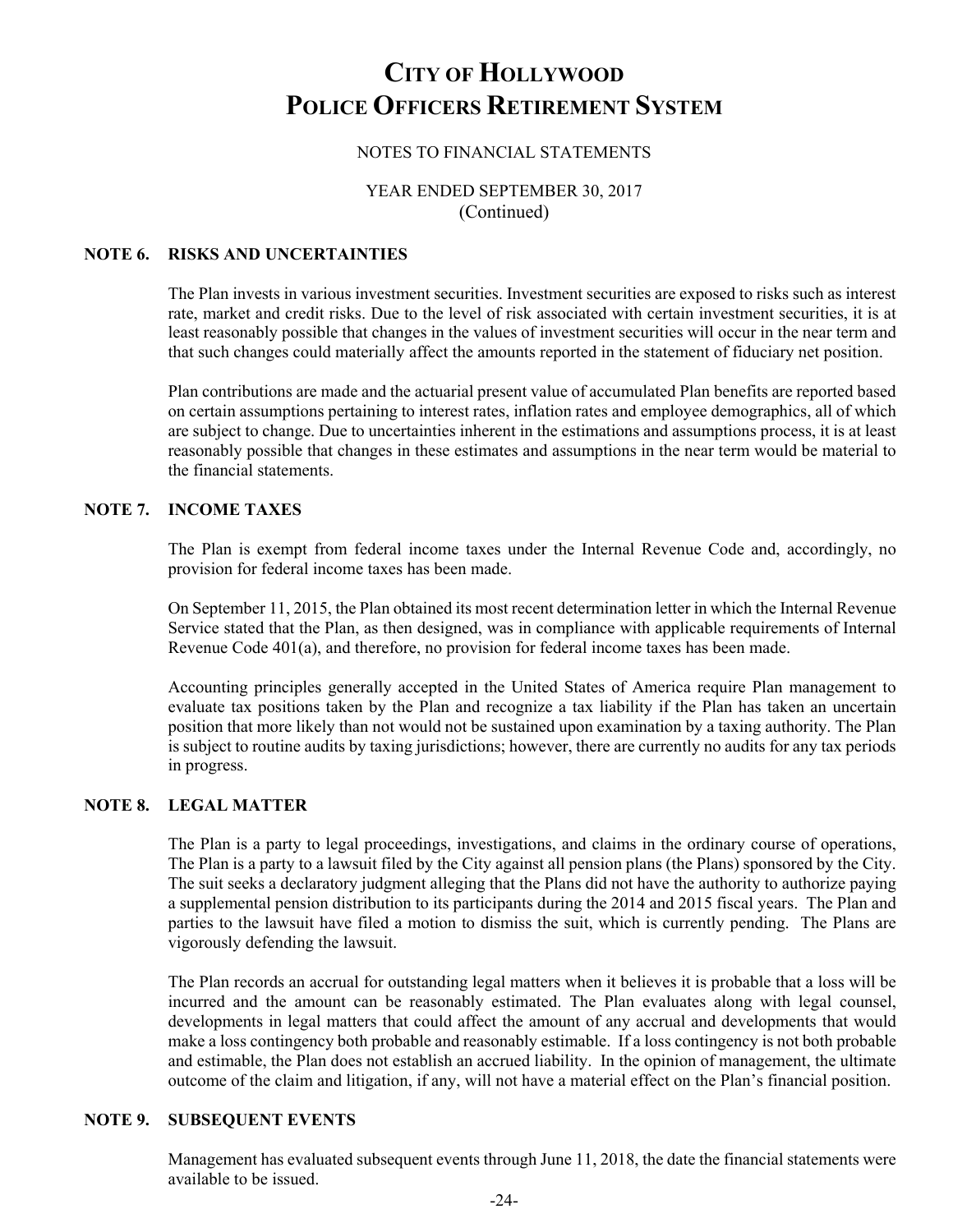SUPPLEMENTARY INFORMATION

YEAR ENDED SEPTEMBER 30, 2017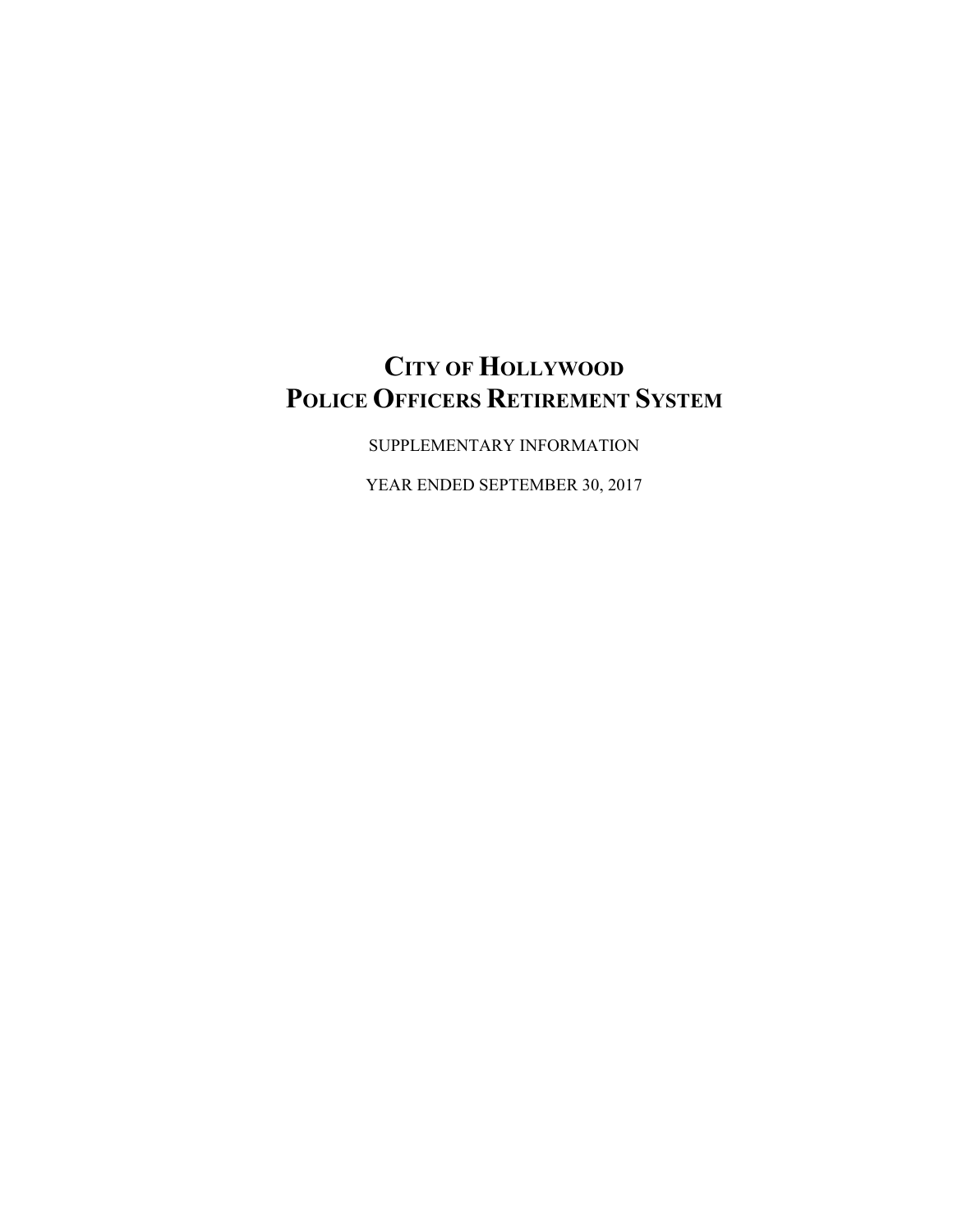### SCHEDULES OF INVESTMENT AND ADMINISTRATIVE EXPENSES

### YEAR ENDED SEPTEMBER 30, 2017 (WITH COMPARATIVE TOTALS FOR YEAR ENDED SEPTEMBER 30, 2016)

|                                                      |              | 2017      |              | 2016      |
|------------------------------------------------------|--------------|-----------|--------------|-----------|
| <b>INVESTMENT EXPENSES:</b>                          |              |           |              |           |
| Financial management expense                         | $\mathbf S$  | 1,315,791 | $\mathbb{S}$ | 1,177,357 |
| Custodial fee                                        |              | 65,133    |              | 60,232    |
| Investment consultant fee                            |              | 64,178    |              | 46,590    |
| <b>TOTAL INVESTMENT EXPENSES</b>                     | \$           | 1,445,102 | $\mathbb{S}$ | 1,284,179 |
| <b>ADMINISTRATIVE EXPENSES:</b>                      |              |           |              |           |
| Accounting                                           | $\mathbb{S}$ | 29,882    | $\mathbb{S}$ | 20,250    |
| Actuarial                                            |              | 162,184   |              | 141,062   |
| Computer expenses                                    |              | 33,216    |              | 51,431    |
| Dues and subscriptions                               |              | 3,280     |              | 921       |
| Employee benefits                                    |              | 52,651    |              | 40,359    |
| Insurance                                            |              | 34,379    |              | 28,493    |
| Legal                                                |              | 92,869    |              | 83,448    |
| Medical costs                                        |              | 39,386    |              | 17,220    |
| Office                                               |              | 1,490     |              | 53,836    |
| Rent                                                 |              | 24,525    |              | 24,525    |
| Salaries and payroll taxes                           |              | 216,998   |              | 201,212   |
| Travel and education                                 |              | 35,946    |              | 8,312     |
| <b>TOTAL ADMINISTRATIVE EXPENSES</b>                 | \$           | 726,806   | \$           | 671,069   |
| <b>TOTAL ADMINISTRATIVE EXPENSES AS A PERCENTAGE</b> |              |           |              |           |
| OF NET POSITION RESTRICTED FOR PENSIONS              |              | 0.26%     |              | 0.26%     |

The accompanying independent auditor's report should be read with this supplementary schedule.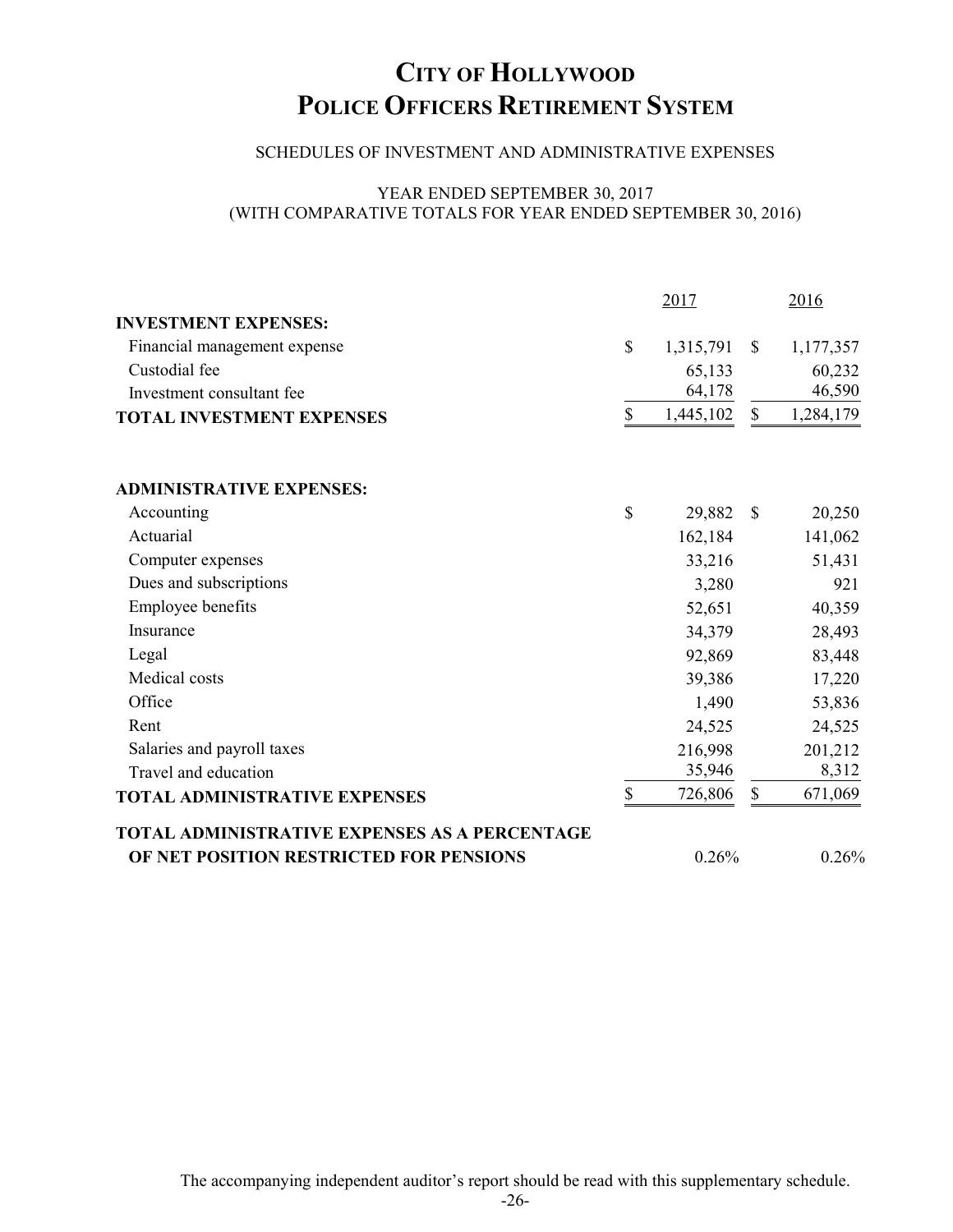## SCHEDULES OF CONTRIBUTIONS FROM EMPLOYER AND OTHER CONTRIBUTORS (UNAUDITED)

|                                                                              | 2017                         | 2016                       | 2015                       | 2014                             | 2013                                   |
|------------------------------------------------------------------------------|------------------------------|----------------------------|----------------------------|----------------------------------|----------------------------------------|
| Actuarially determined employer contribution<br>Actual employer contribution | \$17,005,579<br>17,005,579   | \$13,960,747<br>13,960,747 | \$13,425,807<br>13,425,807 | \$12,479,297<br>12,479,297<br>\$ | \$11,072,716<br>11,072,716             |
| Annual contribution deficiency (excess)                                      |                              |                            |                            |                                  |                                        |
| Covered-employee payroll                                                     | \$23,676,707                 | \$18,649,015               | \$16,504,396               | \$15,092,088                     | \$14,581,728                           |
| Actual contributions as a percentage of<br>covered-employee payroll          | 71.82%                       | 74.86%                     | 81.35%                     | 82.69%                           | 75.94%                                 |
|                                                                              | 2012                         | 2011                       | 2010                       | 2009                             | 2008                                   |
| Actuarially determined employer contribution<br>Actual employer contribution | 9,931,274<br>S.<br>9,931,274 | \$12,970,210<br>12,970,210 | \$12,471,750<br>12,471,750 | \$11,332,169<br>11,332,169       | 9,633,265<br><sup>S</sup><br>9,633,265 |
| Annual contribution deficiency (excess)                                      |                              |                            |                            |                                  |                                        |
| Covered-employee payroll                                                     | \$13,707,806                 | \$15,230,825               | \$15,289,445               | \$18,445,452                     | \$18,459,663                           |
| Actual contributions as a percentage of<br>covered-employee payroll          | 72.45%                       | 85.16%                     | 81.57%                     | 61.44%                           | 52.19%                                 |
|                                                                              |                              |                            |                            |                                  |                                        |

| Actuarial cost method         | Entry age                                |
|-------------------------------|------------------------------------------|
| Amortization method           | Level percent, closed                    |
| Remaining amortization period | 16 to 29 years                           |
| Asset valuation method        | 5-year smoothed market                   |
| Inflation                     | 3.5%                                     |
| Salary increases              | $5.03\%$ to 10.67%, including inflation  |
|                               | 8.0%, net of Plan investment expense,    |
| Investment rate of return     | including inflation                      |
| Mortality                     | Female: RP 2000 Generational, 100%       |
|                               | Annuitant White Collar, Scale BB         |
|                               |                                          |
|                               | Male: RP2000 Generational, 10% Annuitant |
|                               | White Collar/90% Annuitant Blue Collar,  |
|                               | Scale BB                                 |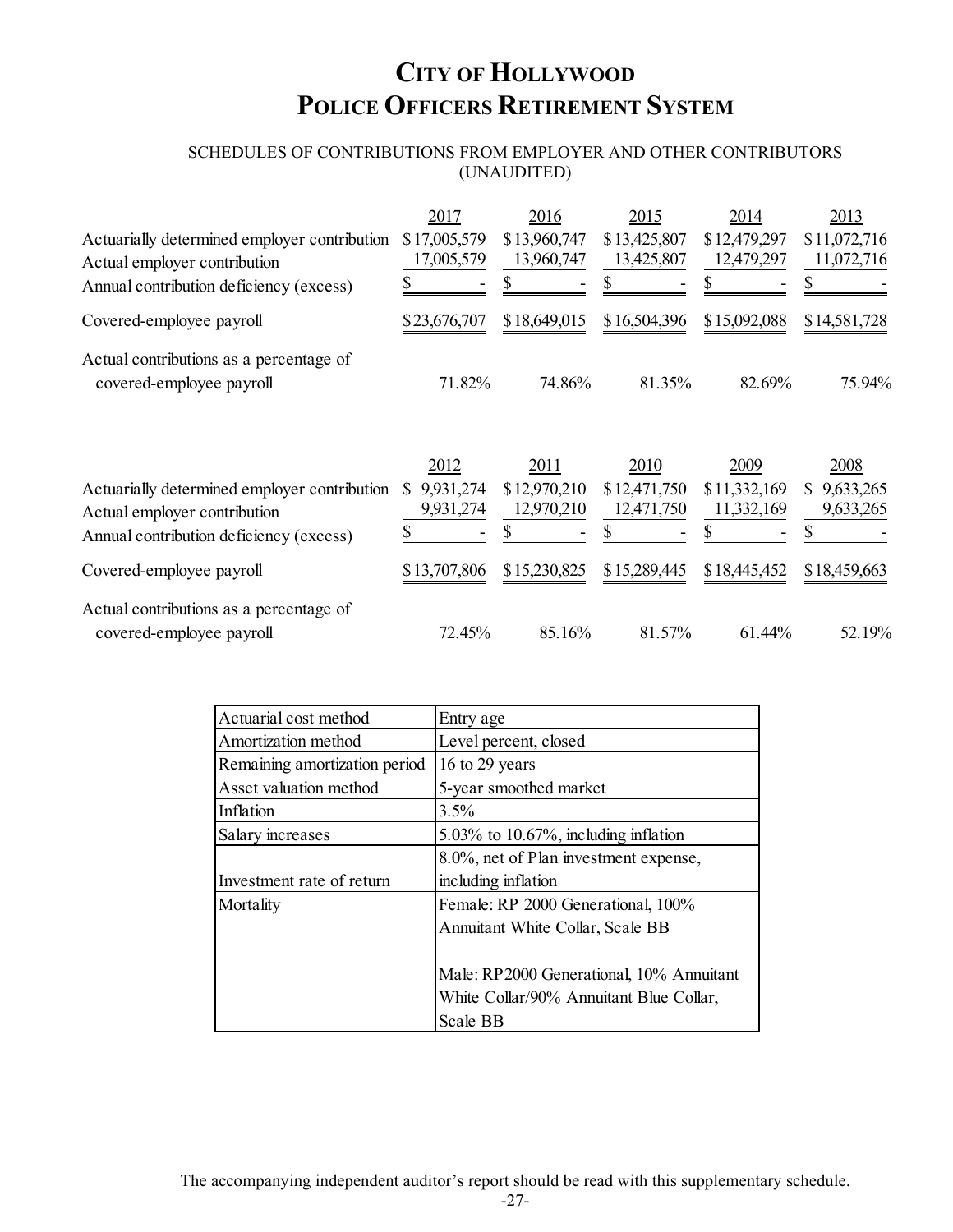SCHEDULE OF INVESTMENT RETURNS (UNAUDITED)

|               | Annual money-    |
|---------------|------------------|
|               | weighted rate    |
|               | of return net of |
| Year Ended    | investment       |
| September 30, | expense          |
| 2017          | 11.59%           |
| 2016          | 9.41%            |
| 2015          | 1.59%            |
| 2014          | $9.92\%$         |
|               |                  |

*This schedule is presented as required by accounting principles generally accepted in the United States of America, however, until a full 10-year trend is compiled, information is presented for those years available.* 

The accompanying independent auditor's report should be read with this supplementary schedule.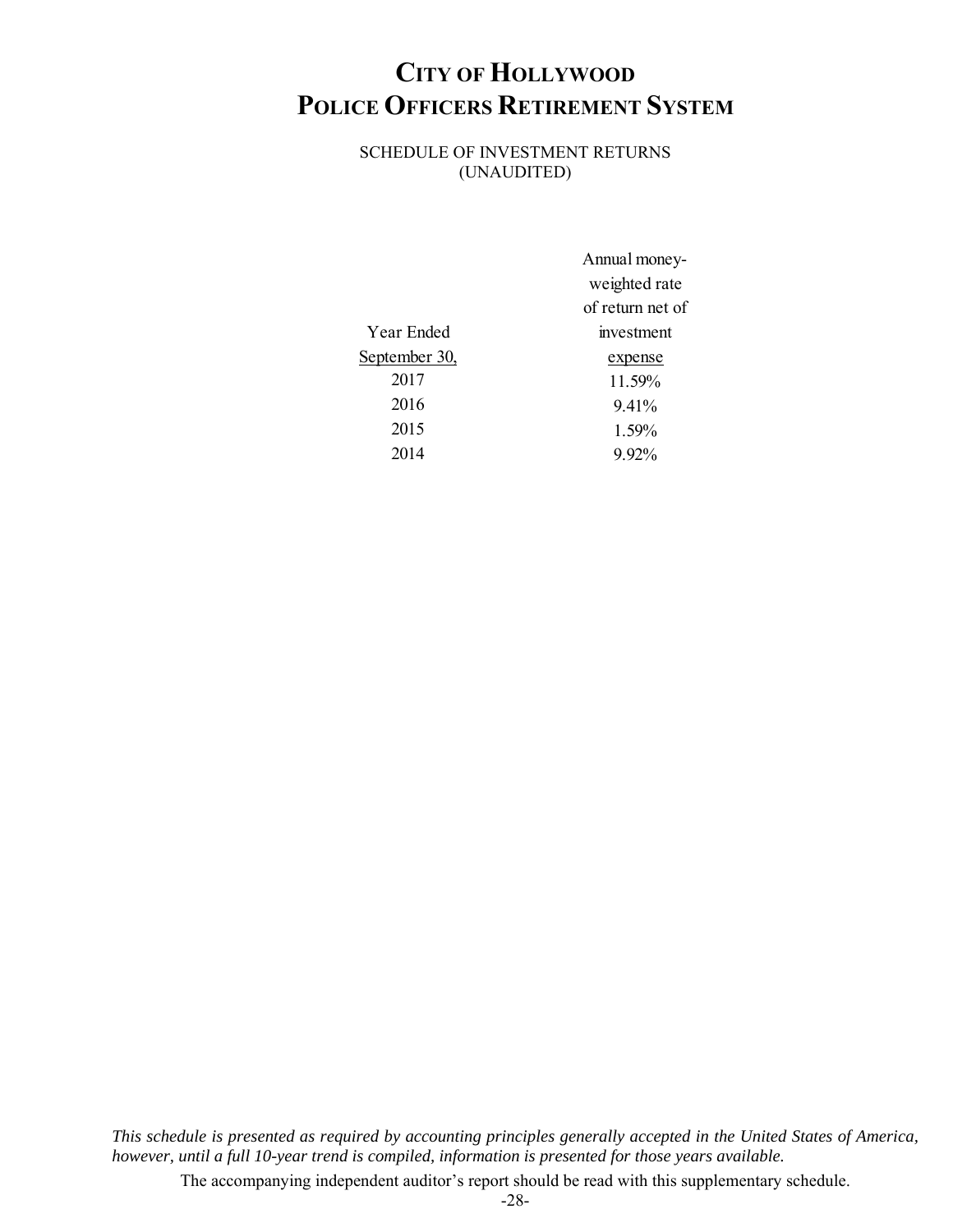#### SCHEDULES OF CHANGES IN THE EMPOYER'S NET PENSION LIABILITY AND RELATED RATIOS (UNAUDITED)

2017 2016 2015 2014 **TOTAL PENSION LIABILITY:** Service cost  $$ 4,926,424 \quad $ 4,093,052 \quad $ 3,518,988 \quad $ 3,148,678$ Interest (excluding DROP and Share) 27,871,029 25,130,908 24,415,878 29,080,971 Change of assumptions 16,168,696 25,704,000 Benefit changes **-** 2,093,658 Difference between expected and actual contributions 8,126,704 9,005,099 5,887,738 1,770,772 Benefit payments (27,582,433) (23,179,330) (23,318,201) (22,993,671) Refund of contributions (20,298) (35,258) (73,428) (126,781) NET CHANGE IN TOTAL PENSION LIABILITY 29,490,122 40,718,471 12,524,633 10,879,969 **TOTAL PENSION LIABILITY - BEGINNING** 439,195,437 398,476,966 385,952,333 375,072,364 **TOTAL PENSION LIABILITY - ENDING** 468,685,559 439,195,437 398,476,966 385,952,333 **PLAN FIDUCIARY NET POSITION:** Contributions - city and state 17,005,579 13,960,747 13,425,807 12,479,297 Contributions - members 1,625,263 1,714,832 1,454,477 1,341,148 Net investment income 30,856,527 22, 123,392 3, 175, 147 22, 976,304 Benefit payments, including refunds (27,582,433) (23,179,330) (23,318,201) (22,993,671) Administrative expenses (726,806) (671,069) (656,738) (684,234) Refund of contributions (20,298) (35,258) (73,428) (126,781) Other (160,748) 164,029 (160,748) 210,285 27,952 NET CHANGE IN PLAN FIDUCIARY NET POSITION 21,321,861 13,752,566 (5,782,651) 13,020,015 **PLAN FIDUCIARY NET POSITION - BEGINNING** 259,162,808 245,410,242 251,192,893 238,172,878 **PLAN FIDUCIARY NET POSITION - ENDING** 280,484,669 259,162,808 245,410,242 251,192,893 **NET PENSION LIABILITY - ENDING** \$188,200,890 \$180,032,629 \$153,066,724 \$134,759,440 **PLAN FIDUCIARY NET POSITION AS A PERCENTAGE OF TOTAL PENSION LIABILITY** 59.84% 59.01% 61.59% 65.08% **COVERED EMPLOYEE PAYROLL** \$ 23,676,707 \$ 18,649,015 \$ 16,504,396 \$ 15,092,088 **NET PENSION LIABILITY AS A PERCENTAGE OF COVERED EMPLOYEE PAYROLL** 794.88% 965.37% 927.43% 892.91%

*This schedule is presented as required by accounting principles generally accepted in the United States of America, however, until a full 10-year trend is compiled, information is presented for those years available.*

The accompanying independent auditor's report should be read with this supplementary schedule.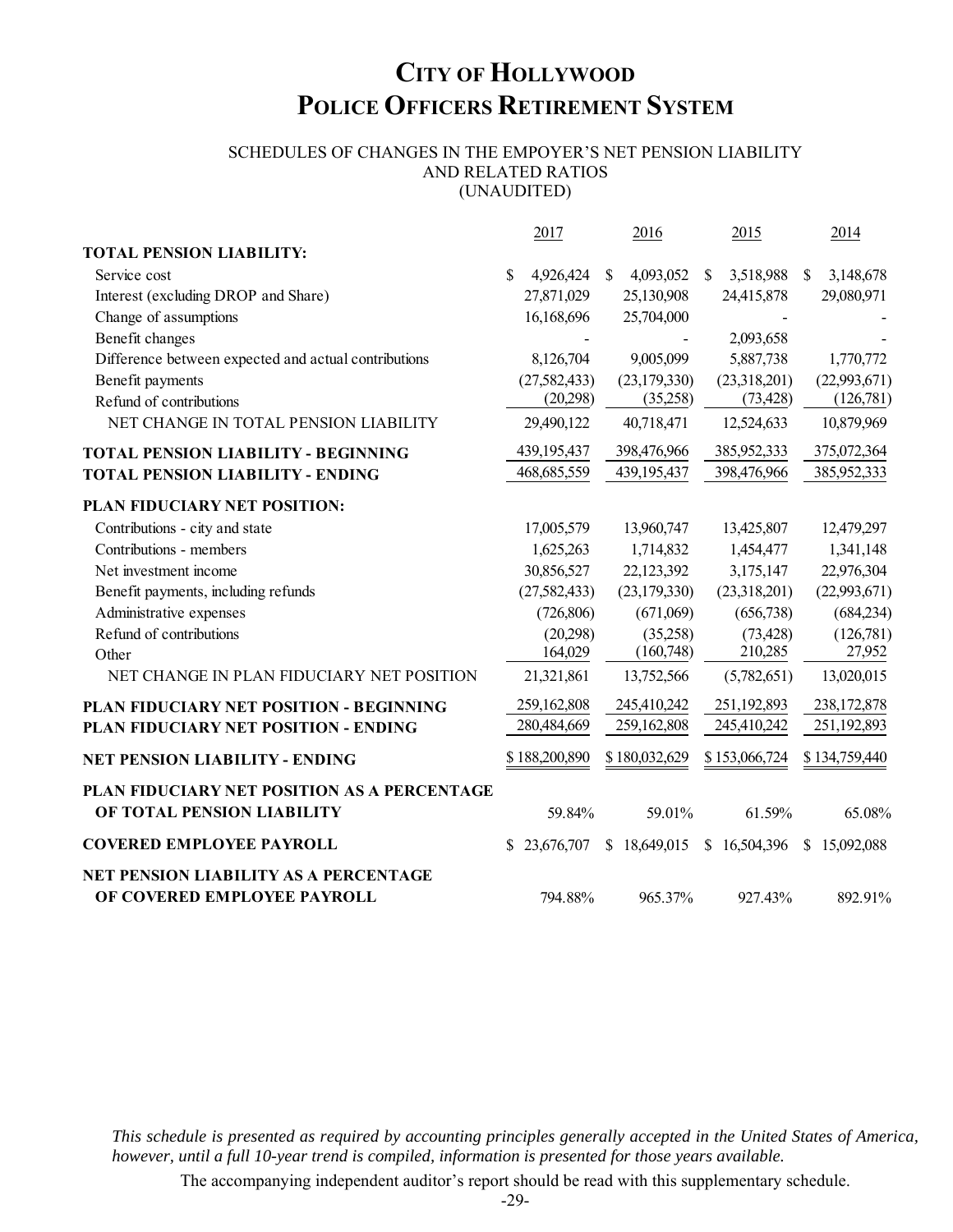COMPLIANCE REPORT

YEAR ENDED SEPTEMBER 30, 2017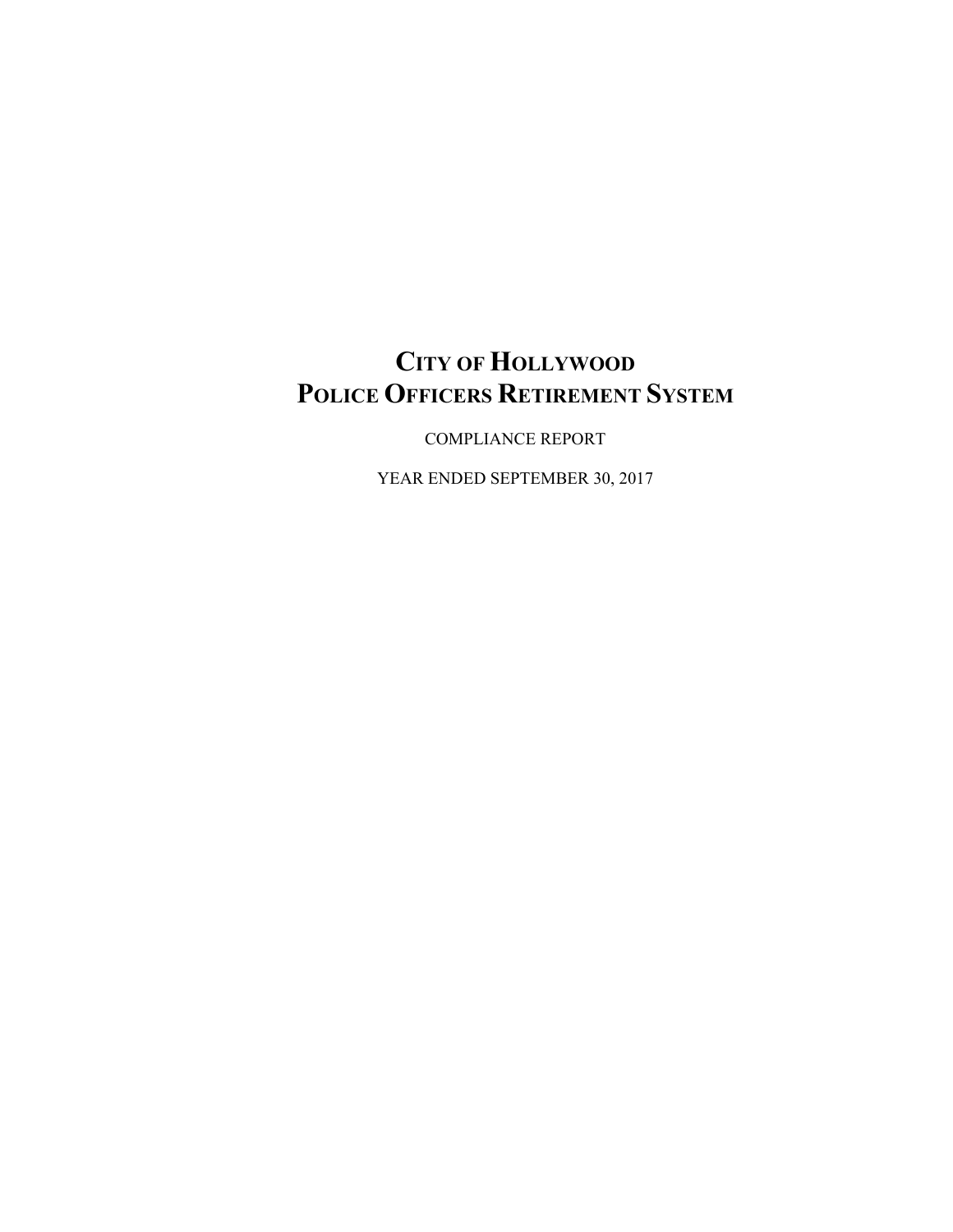## KABAT SCHERTZER DE LA TORRE TARABOULOS

## COMPANY

CERTIFIED PUBLIC ACCOUNTANTS & CONSULTANTS

### **INDEPENDENT AUDITOR'S REPORT ON INTERNAL CONTROL OVER FINANCIAL REPORTING AND ON COMPLIANCE AND OTHER MATTERS BASED ON AN AUDIT OF FINANCIAL STATEMENTS PERFORMED IN ACCORDANCE WITH GOVERNMENT AUDITING STANDARDS**

To the Board of Trustees of the City of Hollywood Police Officers Retirement System

We have audited, in accordance with the auditing standards generally accepted in the United States of America and the standards applicable to financial audits contained in Government Auditing Standards issued by the Comptroller General of the United States, the financial statements of the City of Hollywood Police Officers Retirement System as of and for the year ended September 30, 2017, and the related notes to the financial statements, which collectively comprise the City of Hollywood Police Officers' Retirement System's financial statements, and have issued our report thereon dated June 11, 2018.

#### **Internal Control over Financial Reporting**

In planning and performing our audit of the financial statements, we considered the City of Hollywood Police Officers' Retirement System's internal control over financial reporting (internal control) to determine the audit procedures that are appropriate in the circumstances for the purpose of expressing our opinion on the financial statements, but not for the purpose of expressing an opinion on the effectiveness of the City of Hollywood Police Officers' Retirement System's internal control. Accordingly, we do not express an opinion on the effectiveness of the City of Hollywood Police Officers' Retirement System's internal control.

A deficiency in internal control exists when the design or operation of a control does not allow management or employees, in the normal course of performing their assigned functions, to prevent, or detect and correct, misstatements on a timely basis. A material weakness is a deficiency, or a combination of deficiencies, in internal control, such that there is a reasonable possibility that a material misstatement of the Plan's financial statements will not be prevented, or detected and corrected on a timely basis. A significant deficiency is a deficiency, or a combination of deficiencies, in internal control that is less severe than a material weakness, yet important enough to merit attention by those charged with governance.

Our consideration of internal control was for the limited purpose described in the first paragraph of this section and was not designed to identify all deficiencies in internal control that might be material weaknesses or, significant deficiencies. Given these limitations, during our audit we did not identify any deficiencies in internal control that we consider to be material weaknesses. However, material weaknesses may exist that have not been identified.